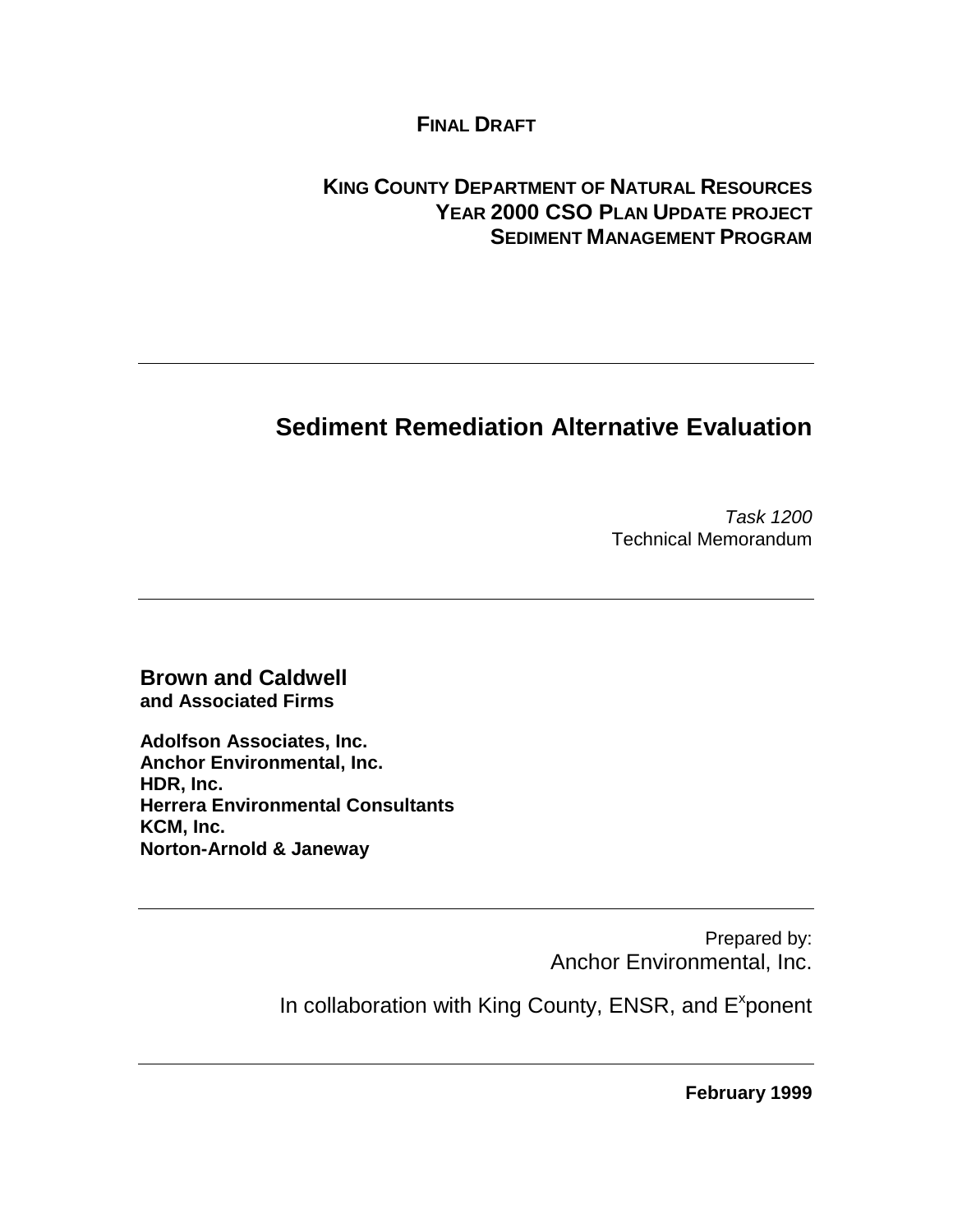# **CONTENTS**

| Alternative 2 - Source Control/ Natural Recovery with Detailed Risk     |  |
|-------------------------------------------------------------------------|--|
|                                                                         |  |
|                                                                         |  |
| Alternative 4 – Low Range Removal and Confined Disposal with Capping 13 |  |
|                                                                         |  |
|                                                                         |  |
|                                                                         |  |
|                                                                         |  |
|                                                                         |  |
|                                                                         |  |
|                                                                         |  |
| Section 201 – Cost Sharing For Dredged Material Disposal Areas 28       |  |
|                                                                         |  |
| Section 205 – Environmental Dredging (Section 312 Of WRDA 90) 29        |  |
|                                                                         |  |
|                                                                         |  |
|                                                                         |  |
|                                                                         |  |
|                                                                         |  |
|                                                                         |  |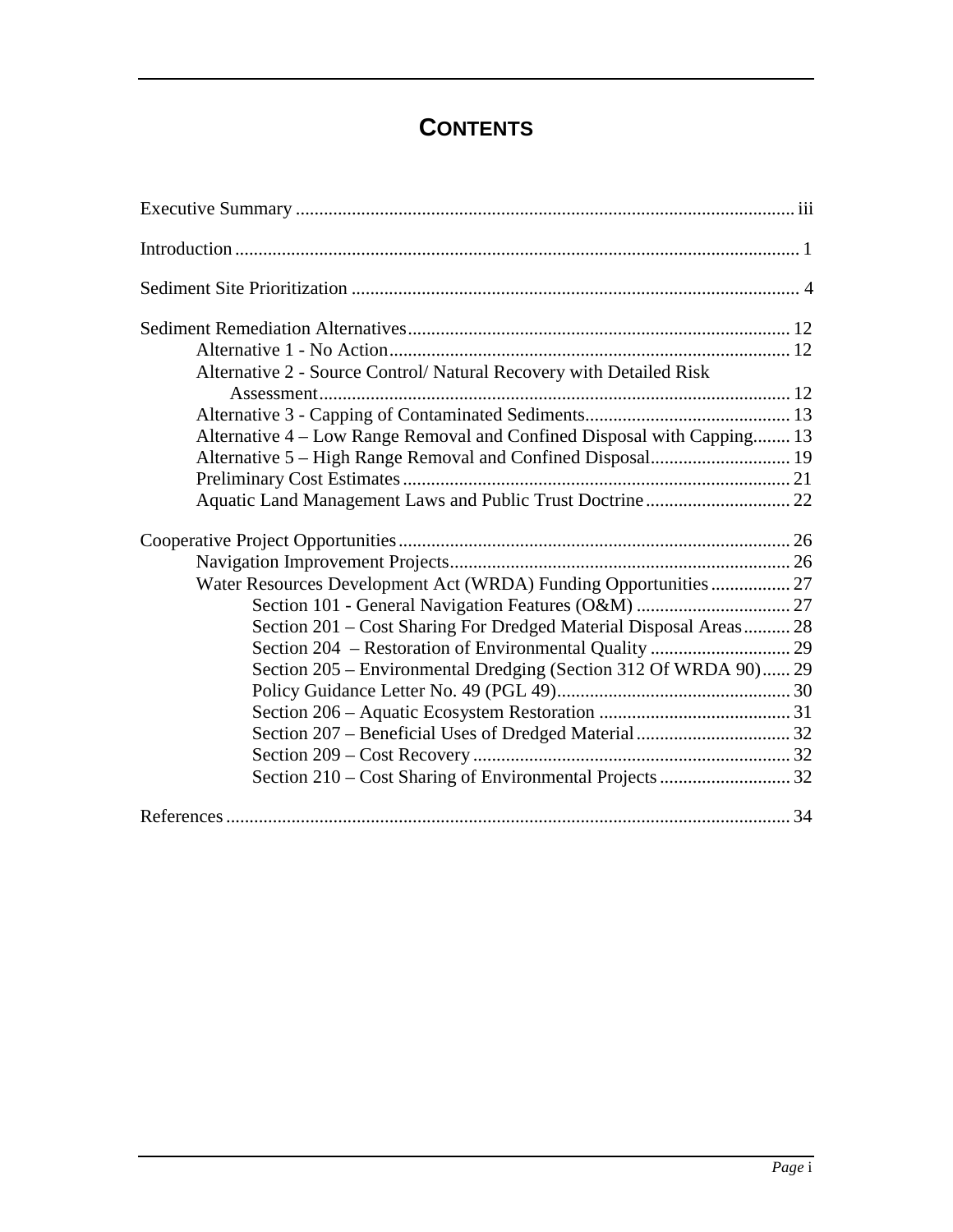# **Tables**

| Table 1. Maximum Station Cluster Concentrations of Analytes of Potential |  |
|--------------------------------------------------------------------------|--|
| Table 2. Sediment Cleanup Site Scoring Using Modified SEDRANK Model and  |  |
|                                                                          |  |
|                                                                          |  |
|                                                                          |  |
| Table 6. Summary of Planning-Level Costs Associated with the Recommended |  |

# **Figures**

| Figure 1. King County Sediment Management Plan Development and Review         |  |
|-------------------------------------------------------------------------------|--|
| Figure 2. Approximate Extent of Sediment Contamination in the Vicinity of the |  |
|                                                                               |  |
|                                                                               |  |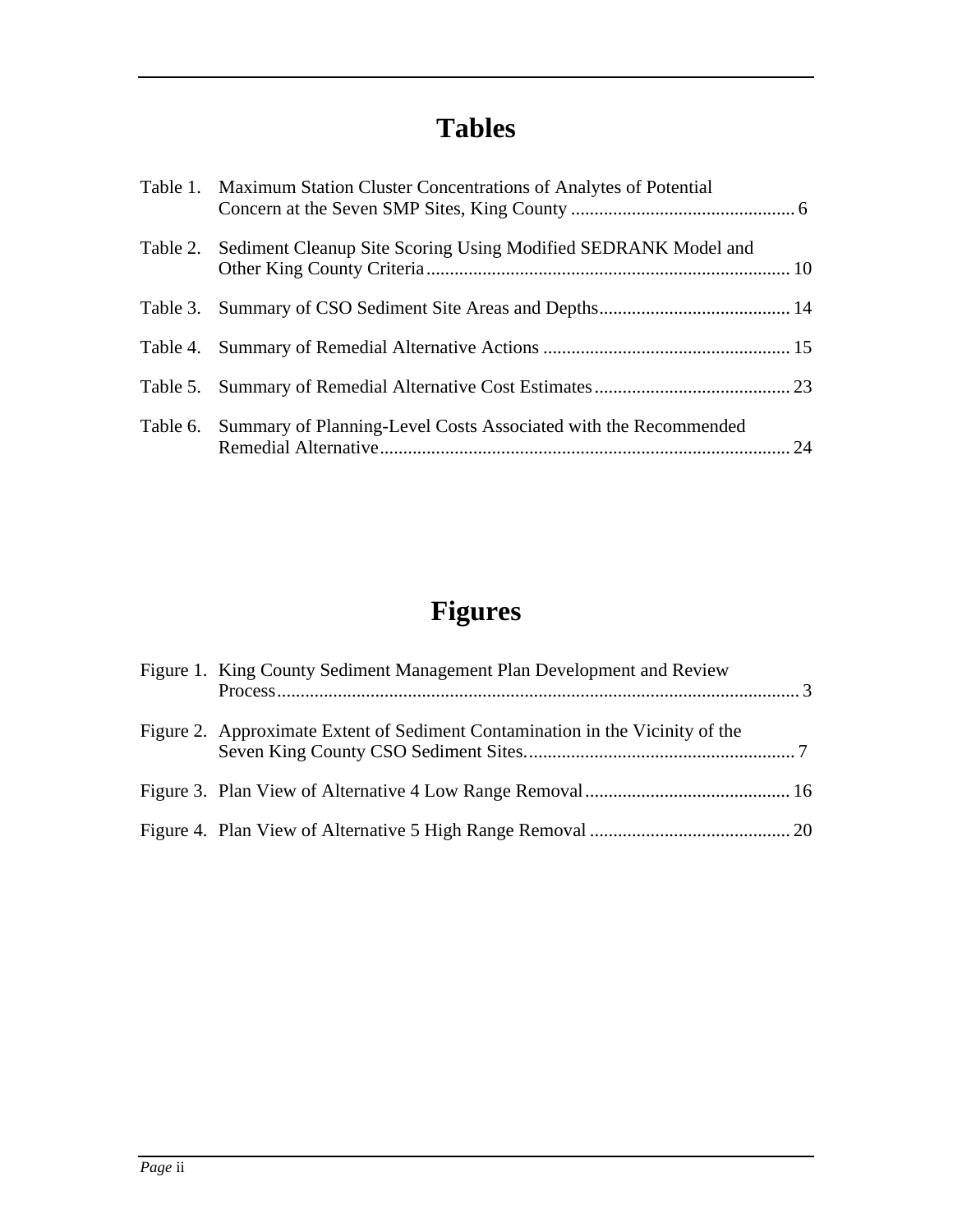# **EXECUTIVE SUMMARY**

This technical memorandum develops and evaluates programmatic long-range remediation alternatives for consideration at seven identified combined sewer overflow (CSO) sediment cleanup sites. Using available sediment quality data, the general nature and extent of sediment contamination in the vicinity of each site was summarized, and used as input to the Sediment Management Plan's (SMP's) initial site ranking model (Task 1100 work product). This effort resulted in preliminary cleanup priorities from among the seven identified King County CSO sediment cleanup sites. The sediment cleanup site priority identified from this initial assessment is:

| CSO                   | Priority    |
|-----------------------|-------------|
| • Duwamish/Diagonal   | High        |
| King Street           | High        |
| • Hanford Street      | Medium/High |
| • Lander Street       | Medium/High |
| Denny Way             | Medium      |
| Chelan Avenue         | Low/Medium  |
| <b>Brandon Street</b> | Low         |

Next, the available site characterization data were reviewed in the context of potential cleanup options, in order to determine the general scope of practicable sediment remediation alternatives that could be applied to some or all of the seven sites. The initial development of sediment remediation options focused on the more practicable technologies identified from a preliminary review of technical feasibility, implementability, and cost (Task 1000 work product). The primary sediment remedial technologies considered in this preliminary assessment included source control/natural recovery (potentially including detailed risk assessment); capping; and dredging with confined disposal. For the latter option, low and high-range removal alternatives were developed that represent different cleanup strategies given the limited number of potentially available disposal facilities. In making this determination, a "short list" of representative disposal sites, particularly aquatic facilities, that have previously been considered in other regional cleanup evaluations were included in this initial programmatic assessment. A preliminary cost estimate was developed that considered the full range of prospective costs associated with each cleanup option, including studies (e.g., filling data gaps), engineering, construction, monitoring, land easements/encumbrances, and mitigation. For in-water options (i.e., excluding upland landfill disposal), the estimated total costs for the various cleanup alternatives ranged from approximately \$26 to \$36 million. If upland disposal was determined to be necessary, the upper-bound cost estimate could approach \$75 million.

Cooperative project opportunities and potential funding mechanisms were identified that may be available to reduce potential cleanup costs. These opportunities include integration of multiple stakeholders into cooperative projects that address a range of regional sediment cleanup, disposal, redevelopment, and habitat restoration actions. Depending on the alternative selected, and the specific funding arrangement, 50 percent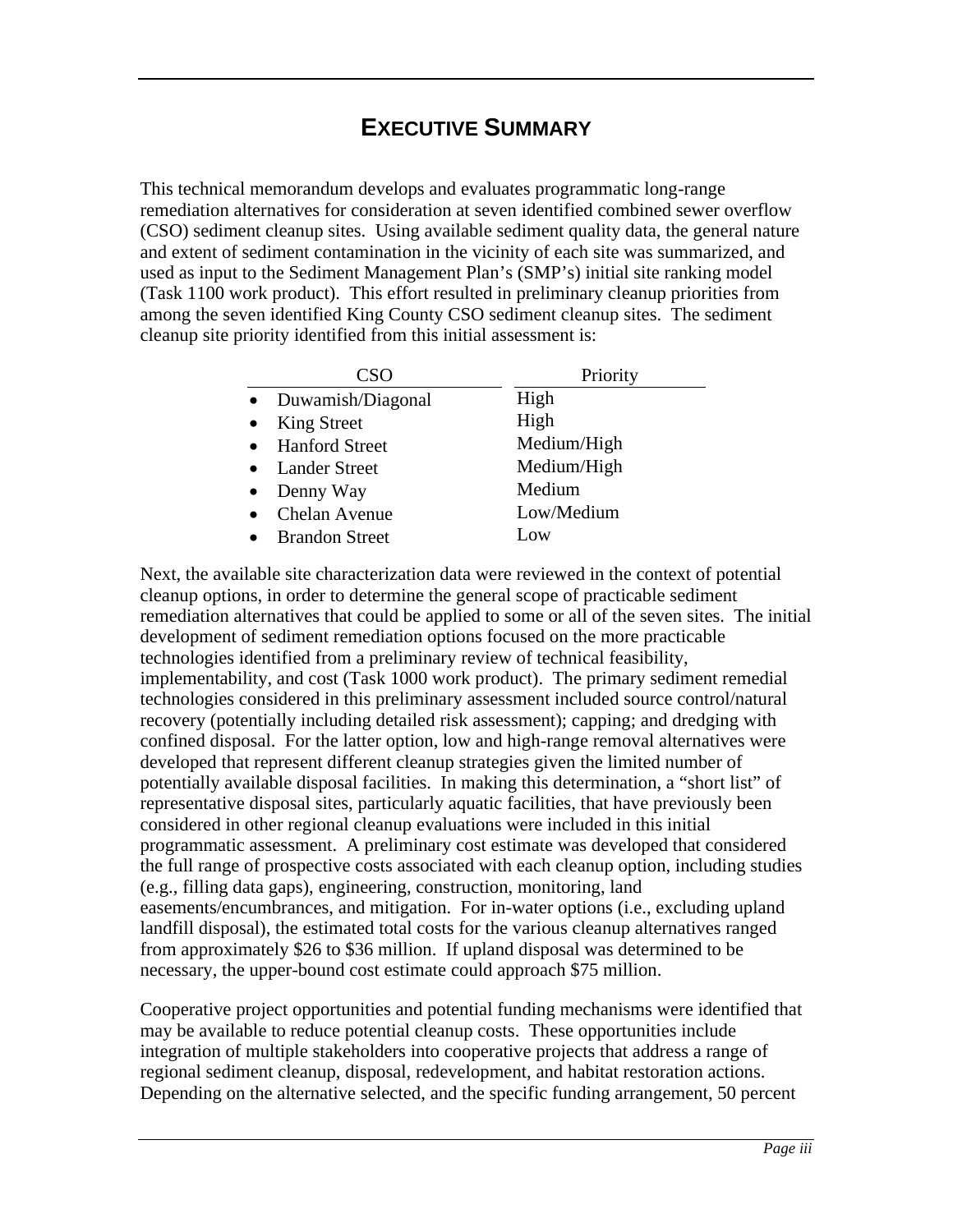or more of the cost of cleanup could be shared with other cooperative parties. Partnership arrangements with the Port of Seattle and other entities will likely be required to accomplish such a "win-win" outcome. The scope of this and other SMP strategies will be developed in more detail over the next several months.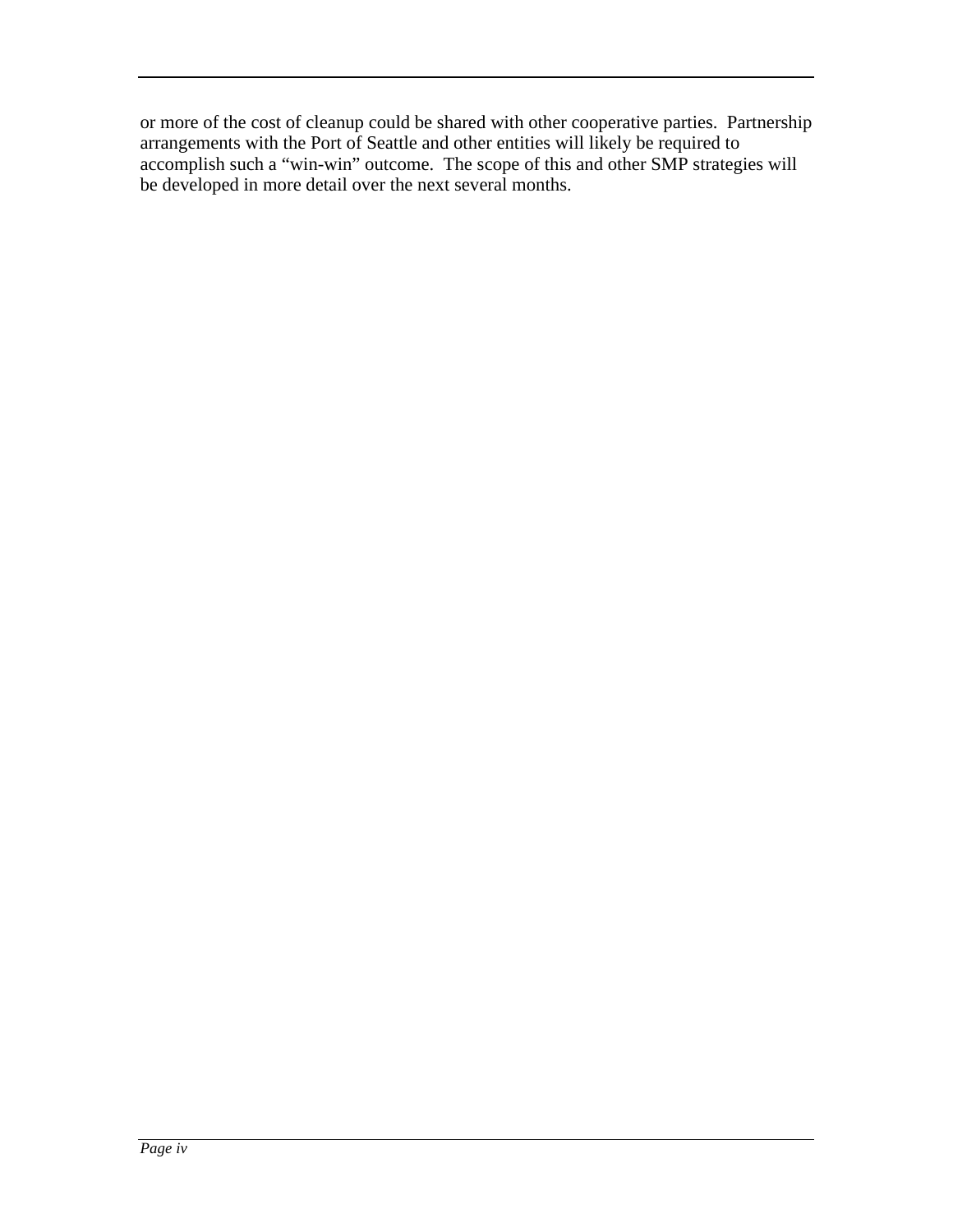## **INTRODUCTION**

King County recently contracted (Contract #E83034E) with Brown & Caldwell and it's subconsultants (Anchor Environmental and Herrera Environmental Consultants) to develop a Sediment Management Plan (SMP) for King County's Combined Sewer Overflow (CSO) Program. One of the tasks (Task 1200) of this effort was to develop and evaluate programmatic long-range remediation alternatives for consideration at seven identified CSO sediment cleanup sites. This technical memorandum presents a review of readily available information on the seven sites, compiles the information in a manner that allows for comparison of remediation alternatives, costs, and other considerations, and outlines the elements of a recommended sediment cleanup strategy that is consistent with the requirements of the State Sediment Management Standards (SMS; Chapter 173- 204 WAC) and which also attempts to further King County's interests. A generalized flow chart depicting the SMP development process is provided on Figure 1.

As set forth in the SMS regulation, the Washington State Department of Ecology (Ecology) has developed a sediment site prioritization scheme to identify and prioritize agency resources to implement the SMS. The general ecological and human health risk reduction objectives of sediment cleanup, as defined by the SMS, have been transformed by Ecology into a set of sediment site scoring guidelines, which are periodically applied to prioritize agency resources from among the total list of Contaminated Sediment Sites Ecology has identified. The most recent Ecology ranking results were released in May 1996. Based on these data, the seven sediment sites currently identified for consideration in the King County SMP were ranked as follows (ecological score only; out of a possible 100 points):

- Hanford Street CSO (EB8) 42;
- Lander Street CSO (EB7) 13;
- Duwamish Pump Station/Diagonal CSO (DR31) 12;
- Brandon Street CSO (DR32) 10;
- King Street CSO (EB27) 10;
- Denny Way CSO (EB26) 6; and
- Chelan Avenue CSO (EB13) Not Scored [within general Superfund Site boundary]

Since publication of the most recent Ecology site prioritization, considerable additional data have become available that provide a more accurate characterization and ranking of each of the prospective sediment cleanup sites listed above. In addition, King County's SMP has recently developed an improved sediment prioritization scheme that builds upon Ecology's ranking model, but also addresses some of the important roadblocks that have complicated cleanup of contaminated sediments throughout Puget Sound. Typically, these roadblocks have included high costs, limited disposal site options, concerns about environmental liability, source control issues, habitat alterations, and complex regulatory and land owner constraints. The improved site prioritization model, which is described in more detail in the Task 1100 Technical Memorandum, is applied to the SMP sites in the following section.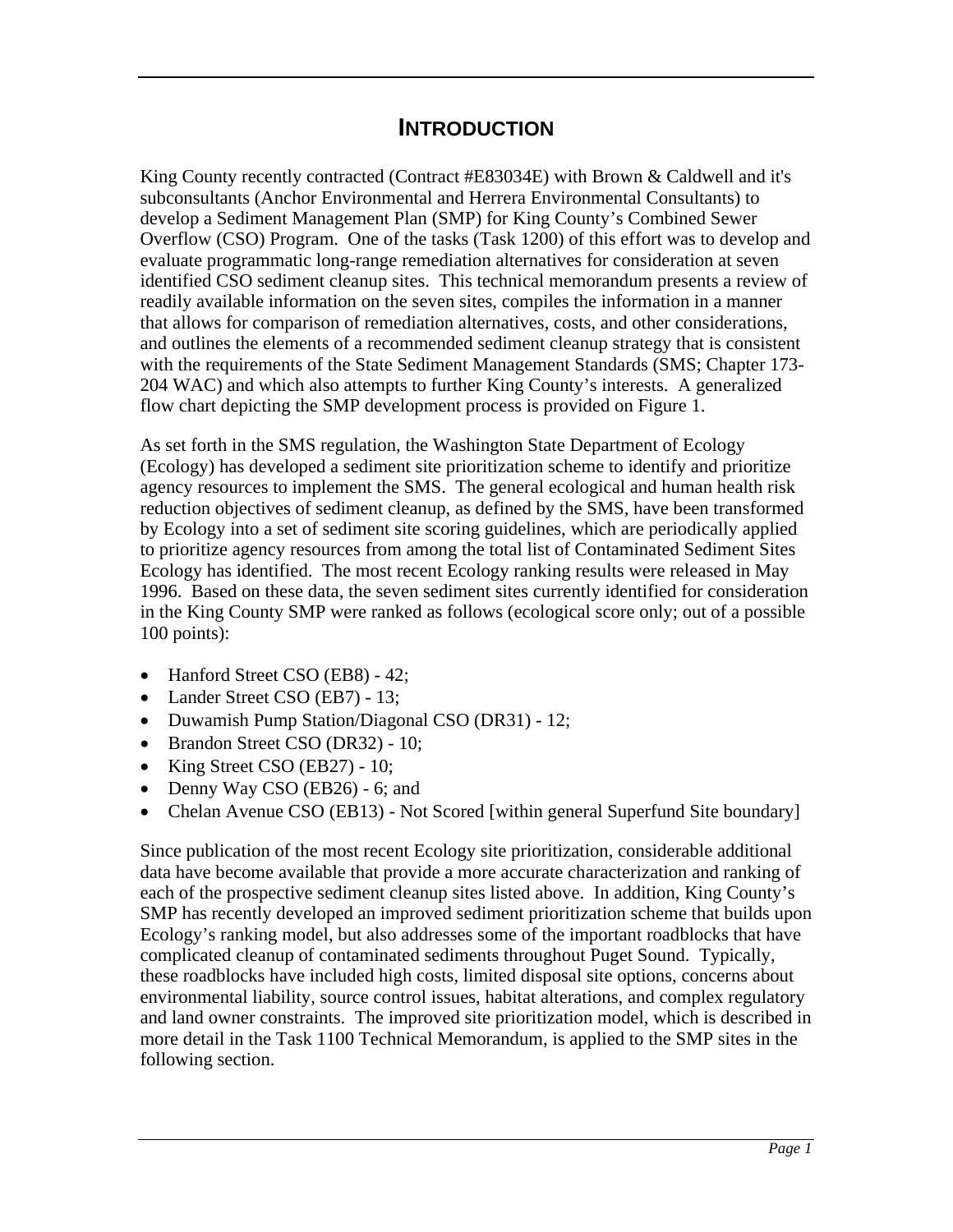A related SMP Technical Memorandum (Task 1000) presented a draft compilation of sediment remediation technologies for consideration, based on a review of information and projects located primarily within the Puget Sound region. Sediment remedial technologies considered in the Task 1000 document included source control/natural recovery, containment (i.e., capping), removal (e.g., dredging), upland and aquatic disposal, and treatment. Each technology was evaluated relative to technical feasibility, implementability, and cost. Among the range of potential technologies considered, only treatment was considered impracticable to address relatively large volumes of sediment (i.e., greater than 100,000 cubic yards; CY) containing relatively low contaminant levels (e.g., part-per-million chemical concentrations). However, the remaining three technologies (natural recovery, containment, and removal/disposal) varied widely with respect to potential application within the SMP area. The Task 1000 information was used in this memorandum to develop a preliminary (programmatic) range of remedial alternatives for the seven identified King County CSO sediment cleanup sites (Figure 1).

In addition to potential SMS sediment site cleanup requirements, King County and the City of Seattle must also meet existing Washington State CSO regulations that require CSO discharges be limited to no more than one occurrence per year on average, at each CSO location. King County has had a CSO control program in place since 1988 and has completed several projects. However, CSO control is expensive - it will cost King County approximately \$566 million (1998 dollars) to control CSOs to one discharge per year over the life of the program - \$255 million of this total has been spent or committed to be spent to achieve the initial volume reductions (Parametrix and King County, 1998). As outlined in King County's Executive's Preferred Plan for Regional Wastewater Services released in May 1998, another \$325 million is expected to be spent over the next 30 years, when the program will be complete.

As part of this larger planning effort, King County has completed a separate CSO Water Quality Assessment (WQA) for the Duwamish River and Elliott Bay to better understand the risk to aquatic life, wildlife, and people who use the resources of this estuary (Parametrix and King County, 1998). Among other tasks, the WQA developed a model of the River and Bay to describe how water and sediment-bound pollutants from CSOs and "other" sources move throughout the system. (In the case of at least one CSO, i.e., Duwamish/Diagonal, City of Seattle stormdrain discharges are also implicated in sediment contamination). By combining the modeling with detailed risk assessments, the WQA model provided an improved understanding of the CSO contribution (in relation to other sources) to the overall risk to the estuarine ecosystem and to people who recreate or work in or on these water bodies. With this information, King County can develop an overall CSO control program that targets the areas and causes of greatest risk and achieves a level of benefit reflective of the cost. The WQA model can also be used to provide more accurate assessments of source control and sediment recontamination in the immediate vicinity of each of the 7 CSO sediment sites (see Task 900 Technical Memorandum). This information is important input to the overall remedial alternative assessment (Figure 1).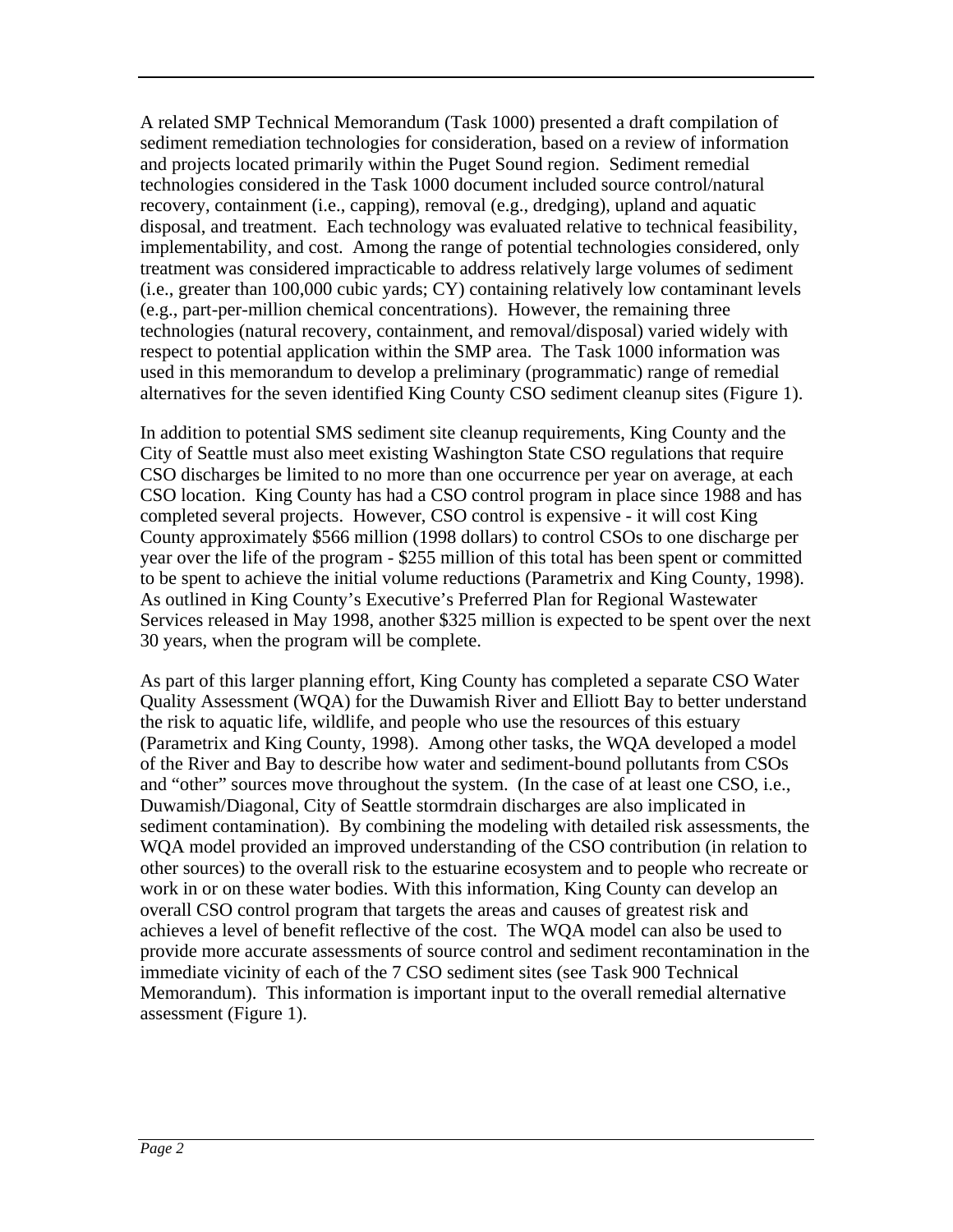**Figure 1. King County Sediment Management Plan Development and Review Process**

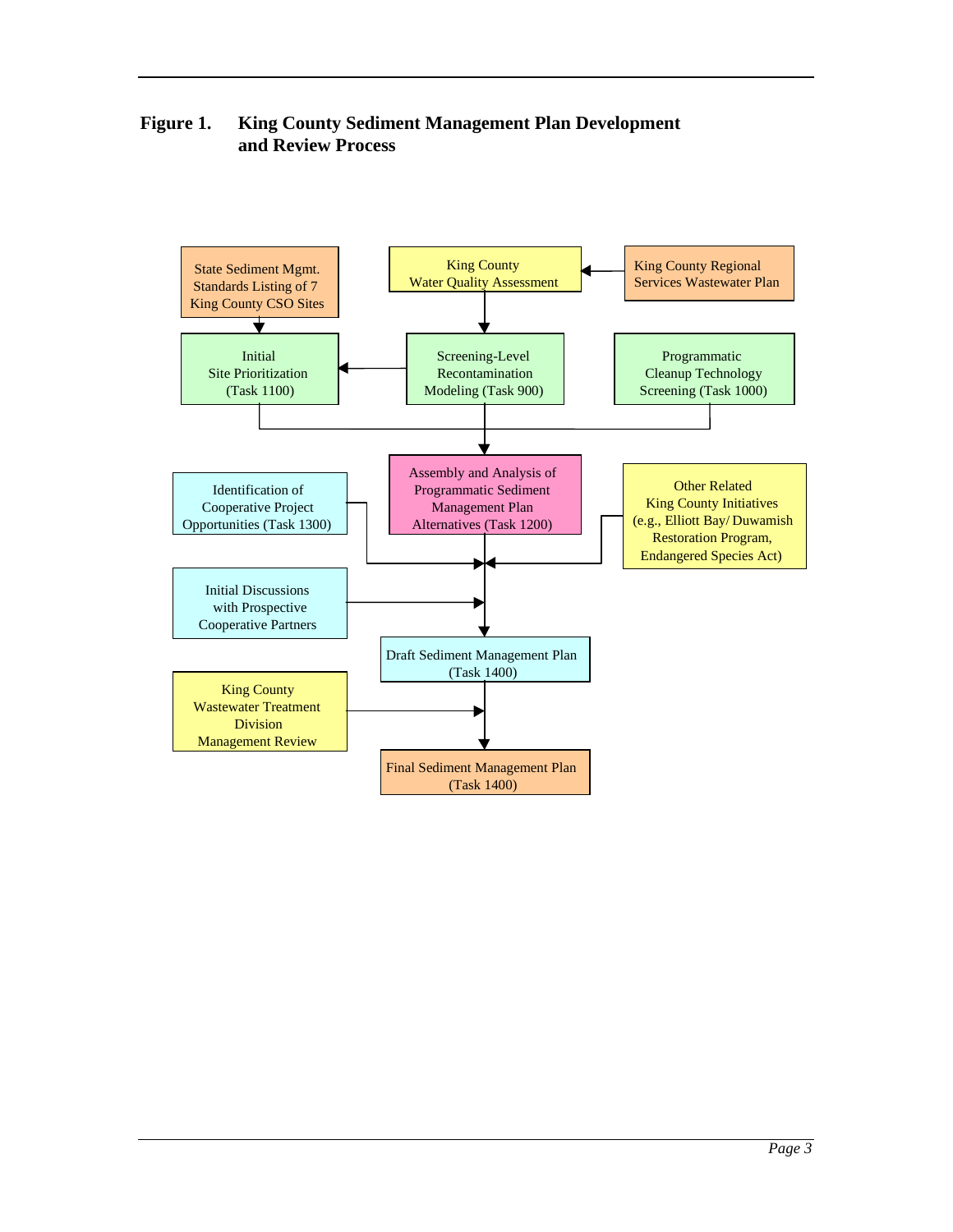# **SEDIMENT SITE PRIORITIZATION**

As discussed in the Task 1100 Technical Memorandum, the SMP has developed a sediment site prioritization scheme, based largely on the successful Bellingham Bay Pilot Project model, to initially prioritize sediment cleanup sites for the SMP. The ranking model was applied to the SMP area to identify preliminary cleanup priorities from among the seven identified King County CSO sediment cleanup sites. The SMP's prioritization model integrated available information on toxicity potential, extent, source control, natural recovery potential, habitat attributes, fisheries utilization, and other factors to derive a total score for each sediment site. Inputs to the ranking model included the following:

 **Maximum "cluster" concentration of individual contaminants.** The SMP ranking model used as input the maximum "station cluster", which is defined as a group of geographically and chemically similar stations that together define the highest average chemical concentrations or biological effects. The station cluster concept addresses to some extent the characteristic variability of environmental measurements, and also is being used in Ecology's SMS program to define sediment "hotspots". In the ranking model, the station cluster concentration was compared with conservative Puget Sound sediment quality standards (SQS) chemical criteria and other applicable toxicity benchmarks (e.g., verified cancer potency factors for human health risk assessment).

The determination of maximum cluster concentrations at each CSO sediment site was based on an initial review of readily available data sources for surface (0 to 10 cm) sediment samples collected over the past 10 years. The data considered in this preliminary analysis included:

- King County Laboratory Information Management System (LIMS) data provided as spreadsheet files (see King County Task 5 SMP Report);
- Ecology's most recent update of the SEDQUAL database (updated August, 1998);
- Duwamish/Diagonal CSO sediment site characterization reports (e.g., KC-DNR, 1997);
- Denny Way CSO sediment site characterization reports (e.g., Striplin, 1998);
- King Street CSO sediment site characterization reports (e.g., Hart Crowser, 1994) and Aura Nova and Ecology, 1995); and
- Other readily available information on file at Anchor Environmental.

If more than one set of data was associated with a sampling station, the most recent data set was used. When there were discrepancies in station coordinates between SEDQUAL and King County, the King County coordinates were used.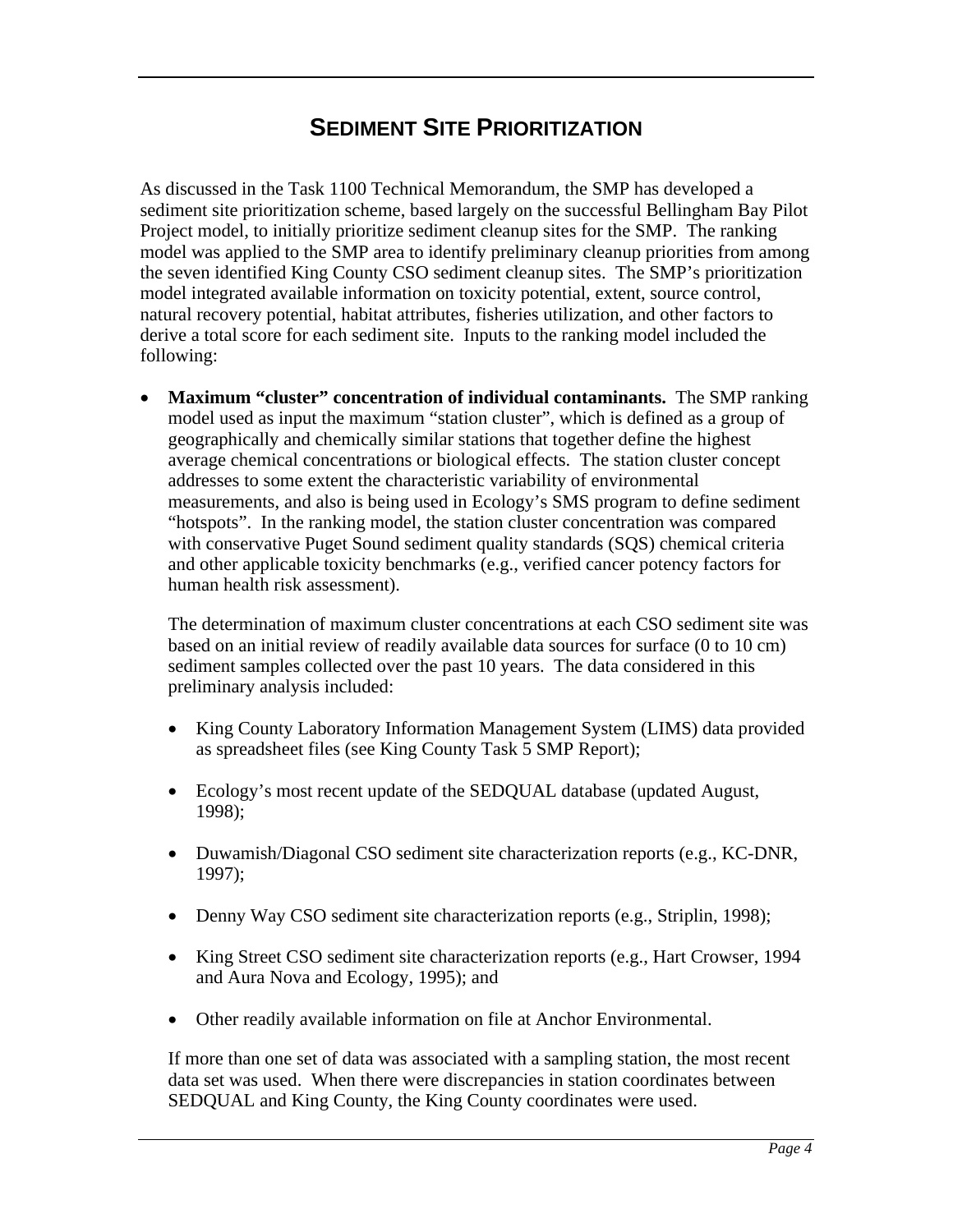Some of the SMS chemical criteria are expressed as organic carbon normalized (e.g., mg/kg-OC) values for non-polar organic compounds, because the toxicity of these compounds in sediments have been observed to correlate well with the organic content of the sediments. To normalize for total organic carbon content, the dry weight concentration for each parameter was divided by the decimal fraction representing the percent total organic carbon in the sediment sample. To simplify the calculations and to allow for carbon normalization of those samples without corresponding organic carbon data, the organic carbon values used for normalization were approximated based on the average concentrations of total organic carbon obtained throughout the CSO footprint (see below), using only King County total organic carbon data.

A station cluster analysis was performed per SMS guidelines at each site to determine whether the site could be identified as an area of potential concern for any given analyte/compound in exceedance of the SQS chemical criteria. The station cluster analysis involved identifying the highest concentration of the analyte/compound, calculating the average concentration of the analyte/compound at three contiguous stations (including the one identified with the highest concentration), provided that the distance between stations did not exceed 500 feet. Station cluster results are presented in Table 1.

 **Footprint of contaminated sediments.** The SMP ranking model differentiated the footprint of sediment contamination into various categories, with the cutoffs for ranking adjusted to represent the logarithmic range of areas observed in the study area. The footprint of a CSO is an area of deposition of chemicals adsorbed to sediment particles that settle to the bottom at varying distances from the end of the pipe depending on particle size and hydrographic conditions. The estimated areal extent of contaminated sediments within each CSO footprint was defined for the purpose of ranking as exceedance of SQS criteria, though the footprint of cleanup screening level (CSL) exceedances was also delineated (see below). The more conservative SQS provides a regulatory goal by identifying surface sediments that are predicted to have no adverse effects (chronic or acute) on biological resources and do not pose a significant risk to humans. The higher CSL identifies sediments that may represent minor adverse effects to some sensitive species, and is sometimes used by Ecology as the enforceable sediment cleanup standard when the cost of achieving the SQS is substantial and disproportionate to the degree of additional protection provided. Within the Puget Sound region, Ecology has used both SQS and CSL criteria to derive enforceable cleanup standards, depending upon site-specific considerations.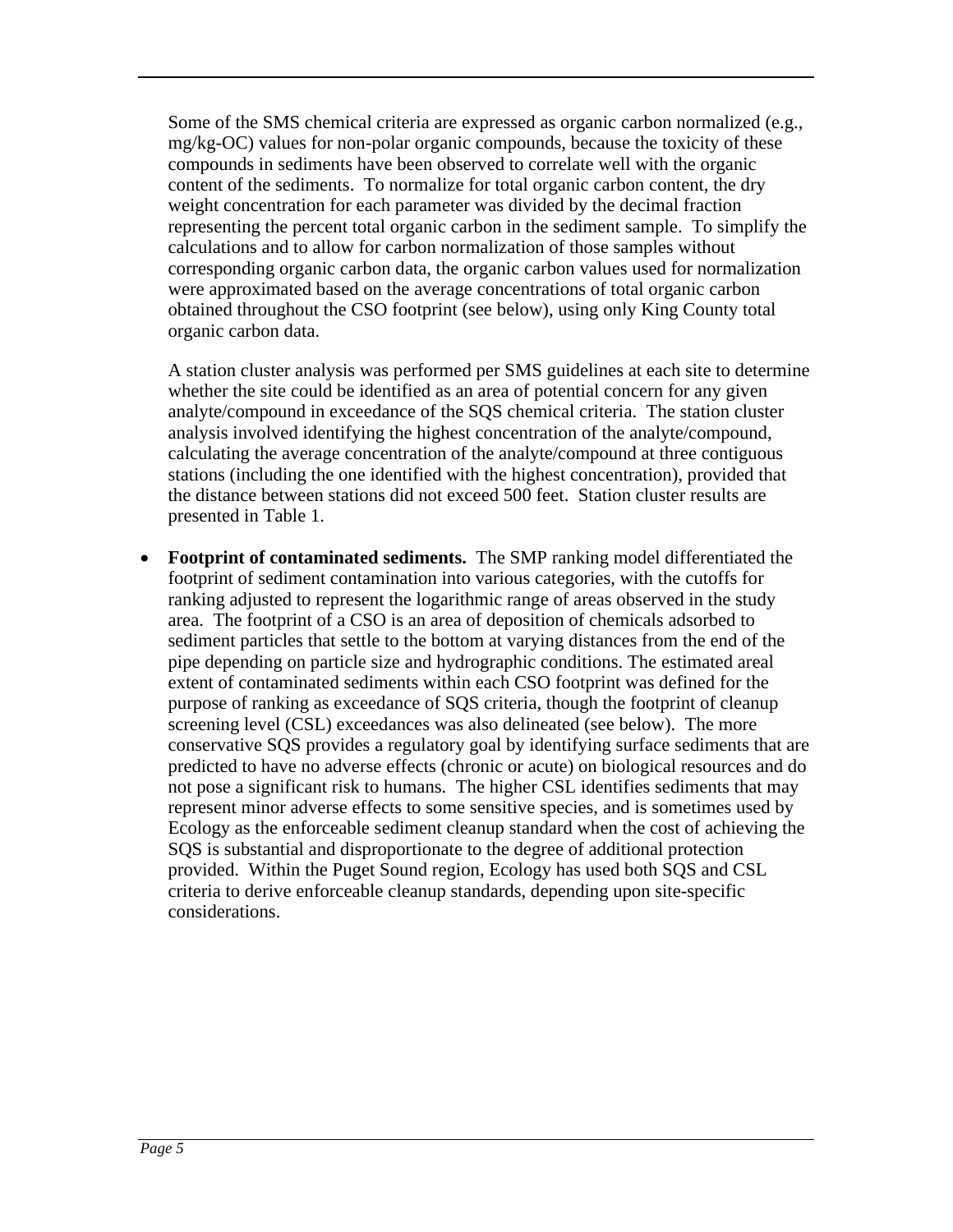|                                            |                               |                               | Maximum Detected Station Cluster Concentration (3 contiguous surface samples) |                                        |                                             |                                               |                                                                 |                                            |                                   |
|--------------------------------------------|-------------------------------|-------------------------------|-------------------------------------------------------------------------------|----------------------------------------|---------------------------------------------|-----------------------------------------------|-----------------------------------------------------------------|--------------------------------------------|-----------------------------------|
|                                            | <b>SQS</b><br><b>Chemical</b> | <b>CSL</b><br><b>Chemical</b> | <b>Brandon</b><br><b>Street</b><br>$\mathbf{C}$ so                            | Duwamish/<br><b>Diagonal</b><br>SD/CSO | <b>Chelan</b><br><b>Avenue</b><br>$\bf CSO$ | <b>Hanford</b><br><b>Street</b><br><b>CSO</b> | <b>Lander</b><br><b>Street</b><br>$\mathbf{CSO}^{(\mathrm{b})}$ | <b>King</b><br><b>Street</b><br><b>CSO</b> | <b>Denny</b><br><b>Way</b><br>CSO |
| <b>Analytes of Potential Concern (a)</b>   | <b>Criterion</b>              | <b>Criterion</b>              | (DR32)                                                                        | (DR31)                                 | <b>(EB13)</b>                               | <b>(EB8)</b>                                  | (EB7)                                                           | (EB27)                                     | <b>(EB26)</b>                     |
| <b>METALS</b> (mg/kg dry):                 |                               |                               |                                                                               |                                        |                                             |                                               |                                                                 |                                            |                                   |
| Arsenic                                    | 57                            | 93                            |                                                                               | 37                                     |                                             | 14                                            |                                                                 |                                            |                                   |
| Cadmium                                    | 5.1                           | 6.7                           |                                                                               |                                        |                                             | 2.2                                           |                                                                 |                                            |                                   |
| Copper                                     | 390                           | 390                           |                                                                               |                                        |                                             |                                               |                                                                 | 180                                        |                                   |
| Mercury                                    | 0.41                          | 0.59                          | 0.18                                                                          | 1.50                                   |                                             | 0.48                                          | 0.63                                                            | 1.45                                       | 0.54                              |
| Lead                                       | 450                           | 530                           |                                                                               |                                        |                                             |                                               |                                                                 | 190                                        |                                   |
| Silver                                     | 6.1                           | 6.1                           |                                                                               |                                        |                                             |                                               |                                                                 | 6.7                                        |                                   |
| Zinc                                       | 410                           | 960                           |                                                                               |                                        |                                             |                                               |                                                                 | 477                                        |                                   |
| POLAR ORGANICS (mg/kg dry):                |                               |                               |                                                                               |                                        |                                             |                                               |                                                                 |                                            |                                   |
| 4-Methylphenol                             | 0.67                          | 0.67                          |                                                                               | 1.54                                   |                                             |                                               |                                                                 |                                            |                                   |
| NON-POLAR ORGANICS (mg/kg organic carbon): |                               |                               |                                                                               |                                        |                                             |                                               |                                                                 |                                            |                                   |
| 1,4 Dichlorobenzene                        | 3.1                           | 9                             | 0.4                                                                           | 8.9                                    | 12                                          | 3.8                                           |                                                                 |                                            |                                   |
| Bis(2-ethylhexyl)phthalate                 | 47                            | 78                            | 57                                                                            | 275                                    | 42                                          | 71                                            | 58                                                              | 98                                         | 83                                |
| Butylbenzylphthalate                       | 4.9                           | 64                            |                                                                               |                                        |                                             |                                               |                                                                 |                                            | 14                                |
| <b>Total PAHs</b>                          | ~1,300                        | ~5,100                        |                                                                               |                                        | 1,424                                       | 320                                           |                                                                 | 1,864                                      | 862                               |
| <b>Total PCBs</b>                          | 12                            | 65                            |                                                                               | 564                                    |                                             | 81                                            | 44                                                              |                                            | 48                                |

#### **Table 1. Maximum Station Cluster Concentrations of Analytes of Potential Concern at the Seven SMP Sites, King County**

Notes:

<sup>(a)</sup> For the purpose of sediment site ranking, only those analytes that exceeded SQS criteria in at least one surface sample were included in this summary.

 $^{(b)}$  Based on sediment core sample intervals ranging from 0 - 86 to 0 - 169 cm depth intervals; no surface (0 to 10 cm) sediment samples available.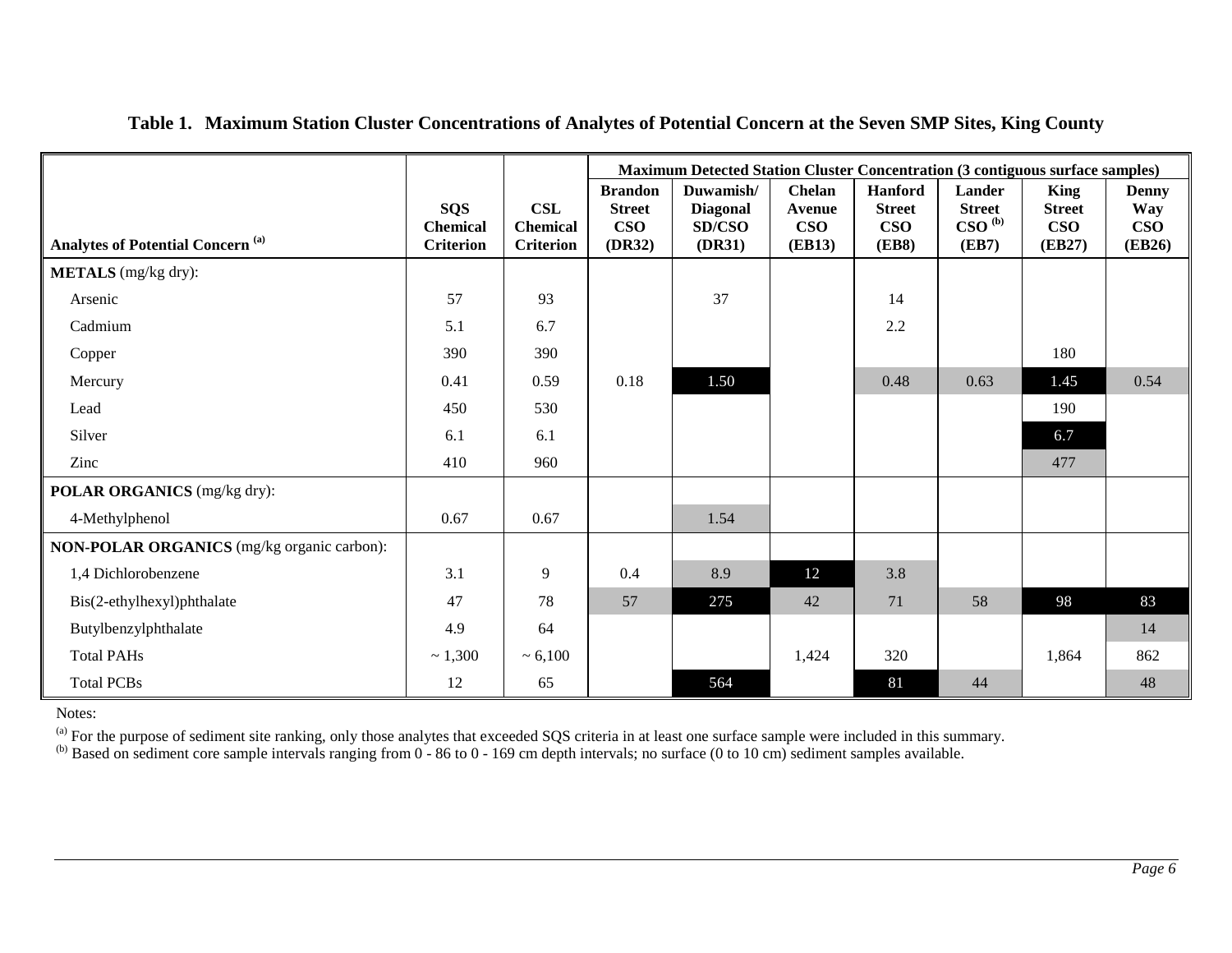# **Missing Figure 2**

Approximate Extent of Sediment Contamination in the Vicinity of the Seven King County CSO Sediment Sites.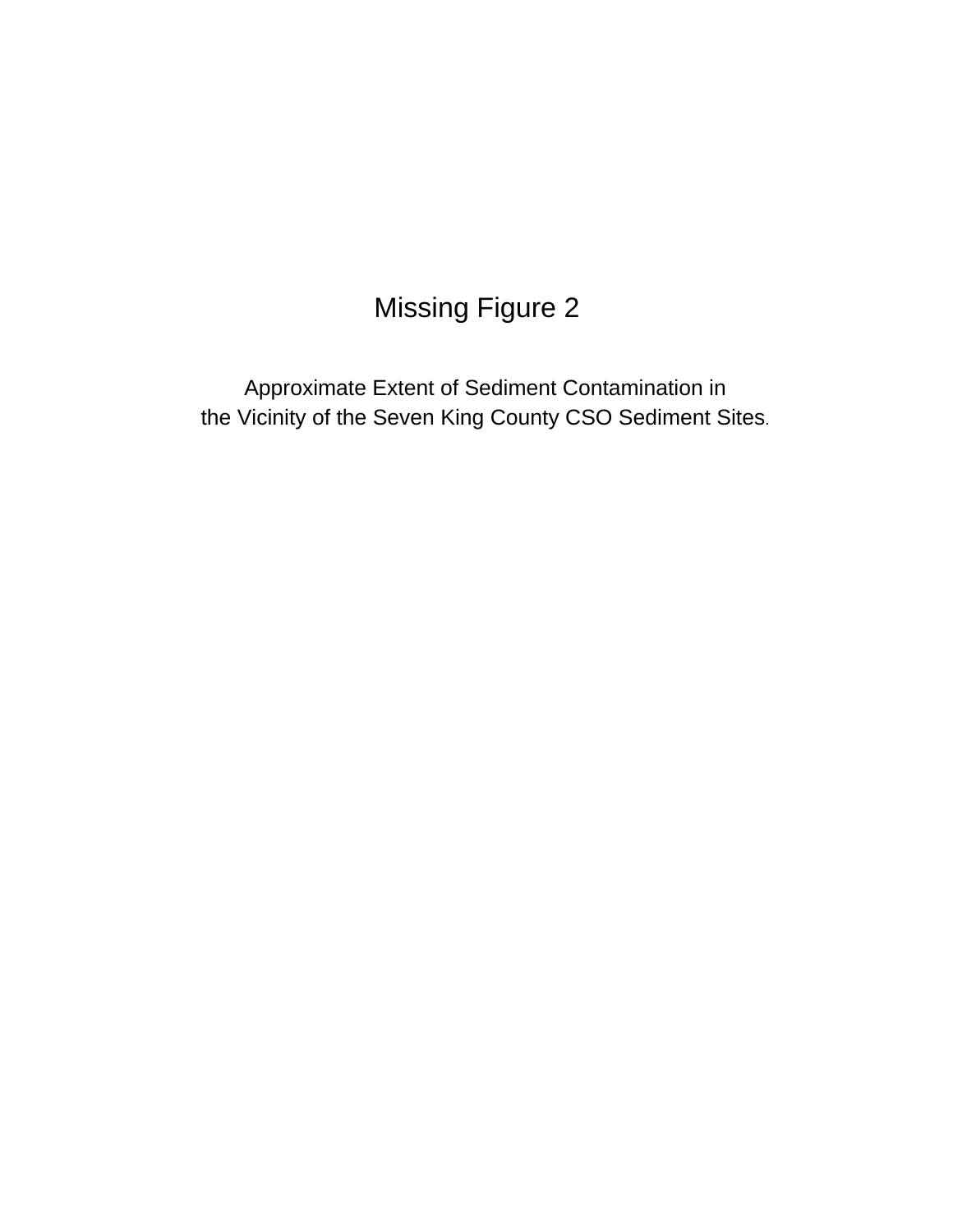In addition, the footprint determinations focused only on those chemicals that are at least partially attributable to CSO discharges, based on a review of the findings of related King County investigations. For example, the WQA and other King County documents have concluded that the cumulative sediment quality effects of the Duwamish/Diagonal CSO and storm drain discharges have led to a distinct benthic infaunal community grading from impacted at the CSO and storm drain station nearest the outfall to relatively unimpacted at the station furthest from shore (Parametrix and King County, 1998). The areal extent of these impacts appears to be limited to the footprint of elevated sediment concentrations of bis(2 ethylhexyl)phthalate and 1,4 dichlorobenzene that exceed SQS and/or CSL criteria, even though elevated concentrations of other chemicals such as polychlorinated biphenyls (PCBs) are also present in the area. In consideration of these findings, and since bis(2-ethylhexyl)phthalate and 1,4 dichlorobenzene are commonly detected in CSO discharges (while chemicals such as PCBs typically are not), the footprint of contaminated sediments associated with each CSO outfall was determined solely on the basis of these marker chemicals. The results of the footprint analysis are presented in Figure 2. Stations where CSO chemical markers were not detected are denoted with an "X" on Figure 2. When available, confirmatory bioassay data were used to supplement and refine the spatial distributions, consistent with the SMS regulations.

 **Potential for natural recovery and/or sediment recontamination.** Because the seven SMP sites are all located in the immediate vicinity of CSO and storm drain outfalls, the determination of natural recovery and/or sediment recontamination potential can be difficult, potentially requiring the aid of sophisticated mathematical modeling (see Task 900 Technical Memorandum). For the purposes of the SMP site prioritization, the potential for recontamination at each of the seven sites was assessed using a combination of near-field (PLUMES) and far-field (WQA) screening-level model runs. Both model runs used current source level inputs from CSOs and storm drains. Although future source inputs will be reduced as initial volume reduction projects are completed and as King County's Preferred Plan for Regional Wastewater Services is implemented over the next 30 years (see above), these future reductions have not been factored in to the conservative PLUMES and WQA modeling performed for this SMP. Future CSO treatment options in the Duwamish will reduce recontamination by removing particles that settle near the outfalls.

The near-field modeling determined the (approximate) probability distribution that sediment recontamination above SQS and/or CSL criteria could occur within a distance of approximately 20 to 50 feet from the CSO outfall, based on a statistical analysis of PLUMES output. The far-field modeling assessed the potential for recontamination approximately 100 to 400 feet from the CSO outfall (within the closest WQA model grid), incorporating other regional sources including storm drain discharges and local sediment resuspension. Modeling results were presented in the Task 900 Technical Memorandum. The near-field and far-field model output were then combined to estimate the areal-weighted sediment input concentration of marker chemicals throughout the CSO footprint defined above.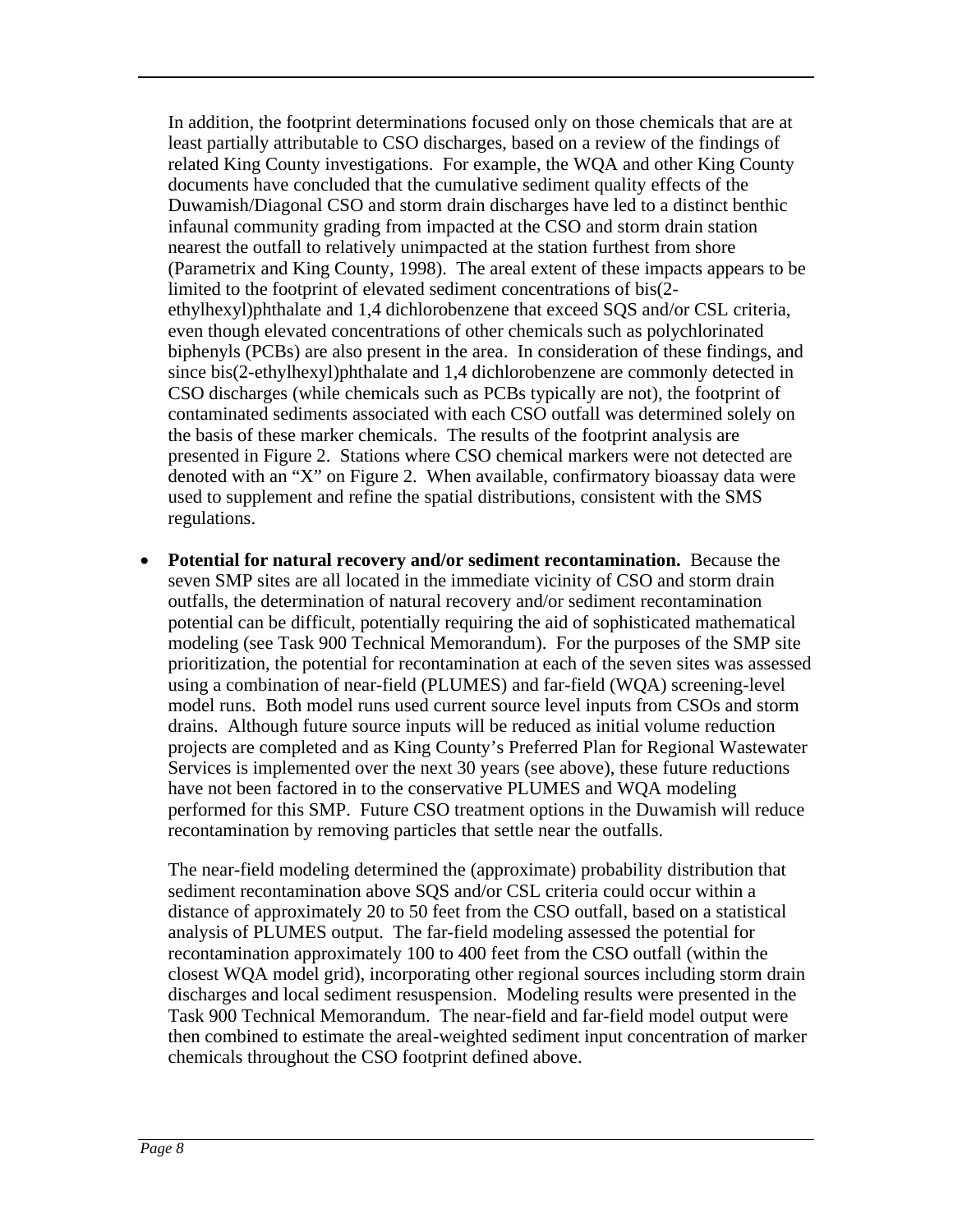Except for the Brandon Street CSO site, the areal-weighted input concentrations of bis(2-ethylhexyl)phthalate and 1,4 dichlorobenzene calculated in this manner were all below conservative SQS criteria. These data suggest that source controls achieved to date should be sufficient to allow future natural recovery to achieve SQS criteria throughout most of the CSO footprint area, with a low probability of future sediment recontamination. Although the PLUMES model results reveal that a localized zone immediately adjacent to the each outfall (representing an area of less than 1 acre) has a significantly higher probability of sediment recontamination, the extent of these potential sediment impact zones is small in comparison to the existing CSO footprints. In the case of the Brandon Street CSO site, the total existing footprint is already small (less than 1 acre; see Figure 2), and not likely to change significantly at current source levels. Thus, all information considered, sediment contamination at the CSO sites appears to be the result of historical inputs and not ongoing sources. This preliminary result may have important ramifications to the SMP strategy (see below).

The rate of natural recovery within the CSO site footprint area, an important site ranking parameter, was estimated for this site prioritization by using the SEDCAM sediment recovery model, an approved method to estimate sediment recovery under the SMS program. SEDCAM incorporates the effects of sedimentation, biodegradation, and diffusion processes (Tetra Tech, 1988), though in this initial application biodegradation rates were conservatively set to zero. The model assumed a well-mixed system and allowed for the continual input of contaminants (at current discharge levels) with sedimentation. Using available estimates of net sedimentation rates at each site (available from several sources; e.g., Patmont et al., 1983; Aura Nova and Ecology, 1995), and assuming a conservative mixed layer thickness of 10 centimeters, an overall 10-year sediment recovery factor (ratio of Year 0 to Year 10 surface sediment concentrations near each CSO) was calculated using the SEDCAM model. The results of this screening-level modeling are summarized in Table 2. Except for the relatively small Brandon Street and Chelan Avenue CSO sites, significant natural recovery is expected to occur within the CSO footprint over the next 10 years. This expected recovery is conservative because it does not account for planned future CSO control.

- **Water depth of contaminated sediments.** In consideration of the well documented preference for many fish and shellfish species to utilize shallow water habitats preferentially over deeper zones, the SMP ranking model assigned a higher score to those sediment sites that are located within relatively shallow water. The scale for this analysis was adjusted to represent the range of depths observed in the study area. Typical water depths for each CSO sediment site are summarized in Table 2.
- **Habitat complexity.** In developing the ecological risk score, the SMP ranking model utilized information on site relief or the areal extent of habitat enhancing materials such as eelgrass, shell hash, or other similar enhancements within the contamination area.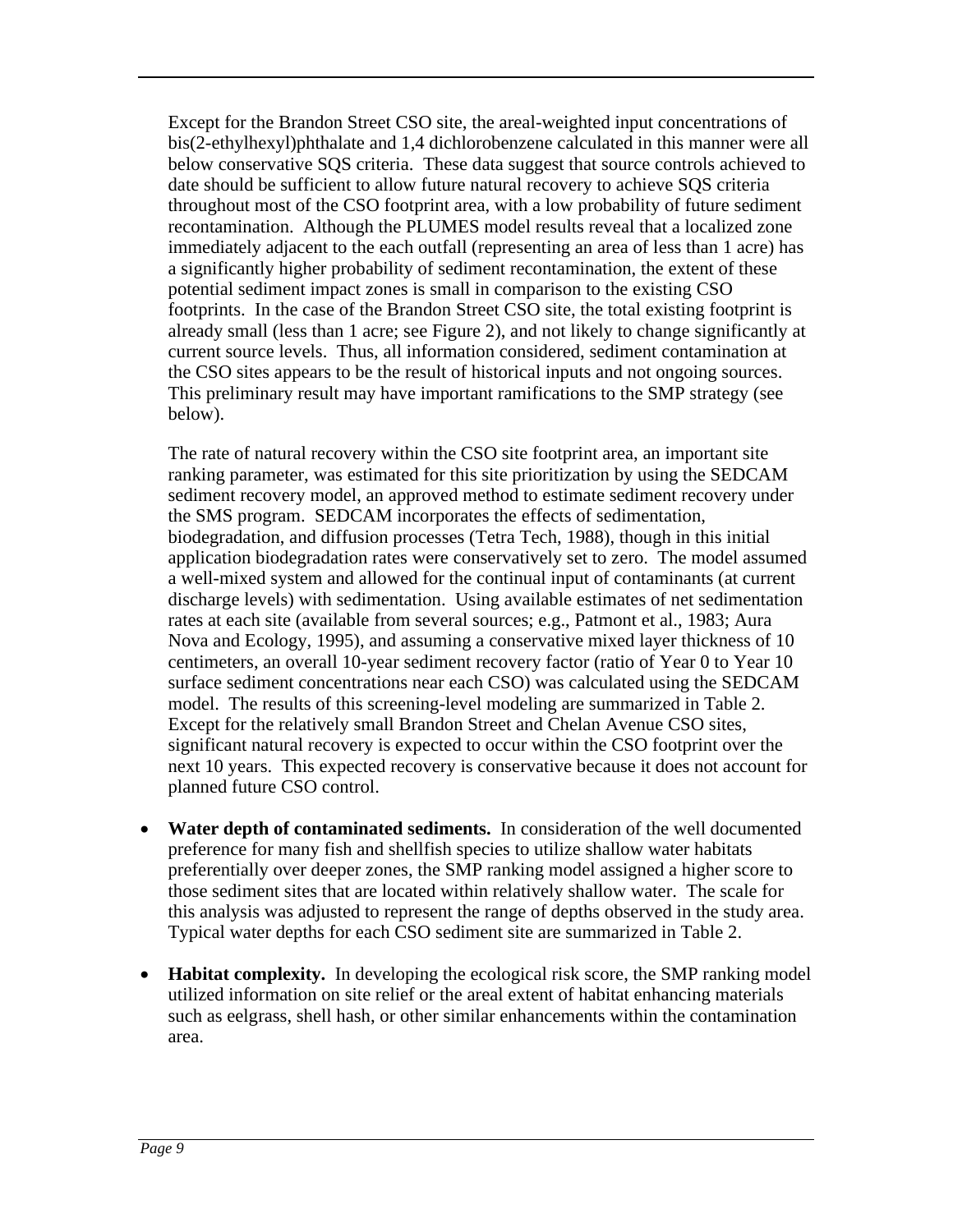#### **Table 2. Sediment Cleanup Site Scoring Using Modified SEDRANK Model and Other King County Criteria**

| <b>Parameter</b>                                                                 | <b>Brandon Street CSO</b><br>(DR32)      | <b>Duwamish/Diagonal</b><br>SD/CSO<br>(DR31)   | <b>Chelan Avenue CSO</b><br>(EB13)        | <b>Hanford Street CSO</b><br>(EB8)               | <b>Lander Street CSO</b><br>(EB7)                | <b>King Street CSO</b><br>(EB27)              | Denny Way CSO<br>(EB26)                  |
|----------------------------------------------------------------------------------|------------------------------------------|------------------------------------------------|-------------------------------------------|--------------------------------------------------|--------------------------------------------------|-----------------------------------------------|------------------------------------------|
| Approximate Area Exceeding SOS<br>Criteria in acres <sup>(a)</sup>               | 0.8                                      | 8                                              | $\overline{4}$                            | 15                                               | 6                                                | 19                                            | 10                                       |
| Maximum Exceedance Ratio of Cluster<br>Concentration Above SQS <sup>(b)</sup>    | 1.2                                      | 47.0                                           | 3.9                                       | 6.7                                              | 3.7                                              | 3.5                                           | 4.0                                      |
| Max. Ratio of Input/Existing Surface<br>Sediment Concentrations <sup>(b,c)</sup> | 1.0(d)                                   | 0.1                                            | 1.0(d)                                    | 0.2                                              | 0.3                                              | 0.3                                           | 0.4                                      |
| Estimated Sedimentation Rate in cm/year                                          | 10                                       | 8                                              | $\overline{4}$                            | 3                                                | 3                                                |                                               |                                          |
| Calculated 10-year Natural Recovery<br>Factor (Year-10/Year-0) <sup>(e)</sup>    | $\overline{1.0}$                         | 0.1                                            | 1.0                                       | 0.2                                              | 0.4                                              | 0.6                                           | 0.6                                      |
| Typical Water Depth Range in feet<br><b>MLLW</b>                                 | $-15'$ to 0'                             | $-15'$ to 0'                                   | $-30'$ to $-15'$                          | $-30'$ to $-15'$                                 | $-30'$ to $-15'$                                 | $-30'$ to $-15'$                              | $-30'$ to $-15'$                         |
| Habitat Complexity (areal extent of high<br>quality habitat)                     | < 10%                                    | < 10%                                          | < 10%                                     | < 10%                                            | < 10%                                            | < 10%                                         | < 10%                                    |
| <b>Special Marine Habitats</b>                                                   | Near Kellogg Island                      | Near Kellogg Island                            | None                                      | None                                             | None                                             | None                                          | None                                     |
| Wildlife Refuges/Sanctuaries                                                     | Near Kellogg Island                      | Near Kellogg Island                            | None                                      | None                                             | None                                             | None                                          | None                                     |
| <b>Commercial Fisheries</b>                                                      | Within tribal fisheries                  | Within tribal fisheries                        | Within tribal fisheries                   | Near tribal fisheries                            | Near tribal fisheries                            | Near tribal fisheries                         | Near tribal fisheries                    |
| <b>Recreational Fisheries</b>                                                    | Fishery near site                        | Fishery near site                              | Fishery near site                         | Fishery near site                                | Fishery near site                                | Fishery near site                             | Fishery near site;<br>shoreline park     |
| Primary Score Based on Modified<br><b>SEDRANK Model</b>                          | Low<br>(0)                               | High<br>(18)                                   | Low<br>(3)                                | Medium<br>(6)                                    | Medium<br>(6)                                    | Medium/High<br>(11)                           | Medium<br>(8)                            |
| Modifying Criteria:<br><b>Resource Management</b>                                | No effect expected                       | Localized salmonid<br>habitat benefits         | No effect expected                        | No effect expected                               | No effect expected                               | No effect expected                            | No effect expected                       |
| Faster, Better, Cheaper                                                          | No effect expected                       | No effect expected                             | No effect expected                        | Multiple use<br>opportunities                    | Multiple use<br>opportunities                    | Multiple use<br>opportunities                 | No effect expected                       |
| <b>Economic Vitality</b>                                                         | No effect expected                       | Possible future<br>navigation limitations      | Possible future<br>navigation limitations | Possible future<br>development<br>limitations    | Possible future<br>development<br>limitations    | Possible future<br>development<br>limitations | No effect expected                       |
| Potential for Cooperative Sediment<br>Cleanup Projects                           | No cooperative<br>opportunity identified | <b>Potential WRDA</b><br>Projects (Corps/Port) | Potential WRDA<br>Projects (Corps/Port)   | Port of Seattle<br>Redevelopment<br>(Port/Corps) | Port of Seattle<br>Redevelopment<br>(Port/Corps) | Colman Dock<br>Redevelopment<br>(WDSOT/Port)  | No cooperative<br>opportunity identified |
| <b>OVERALL SITE PRIORITIZATION</b>                                               | Low                                      | High                                           | Low/Medium                                | Medium/High                                      | Medium/High                                      | High                                          | Medium                                   |

Notes:<br><sup>(a)</sup> Only those chemicals that are reasonably associated with CSO discharges are included in this evaluation. Exceedance ratio based on SQS chemical criteria.<br><sup>(b)</sup> All chemicals included.<br><sup>(c)</sup> Based on the estima

 $\alpha$  Input value adjusted downward to reflect relatively low sediment concentrations measured in the CSO discharge area.

(e) 10-year natural recovery factor calculated using SEDCAM, assuming a 10-cm mixed layer depth.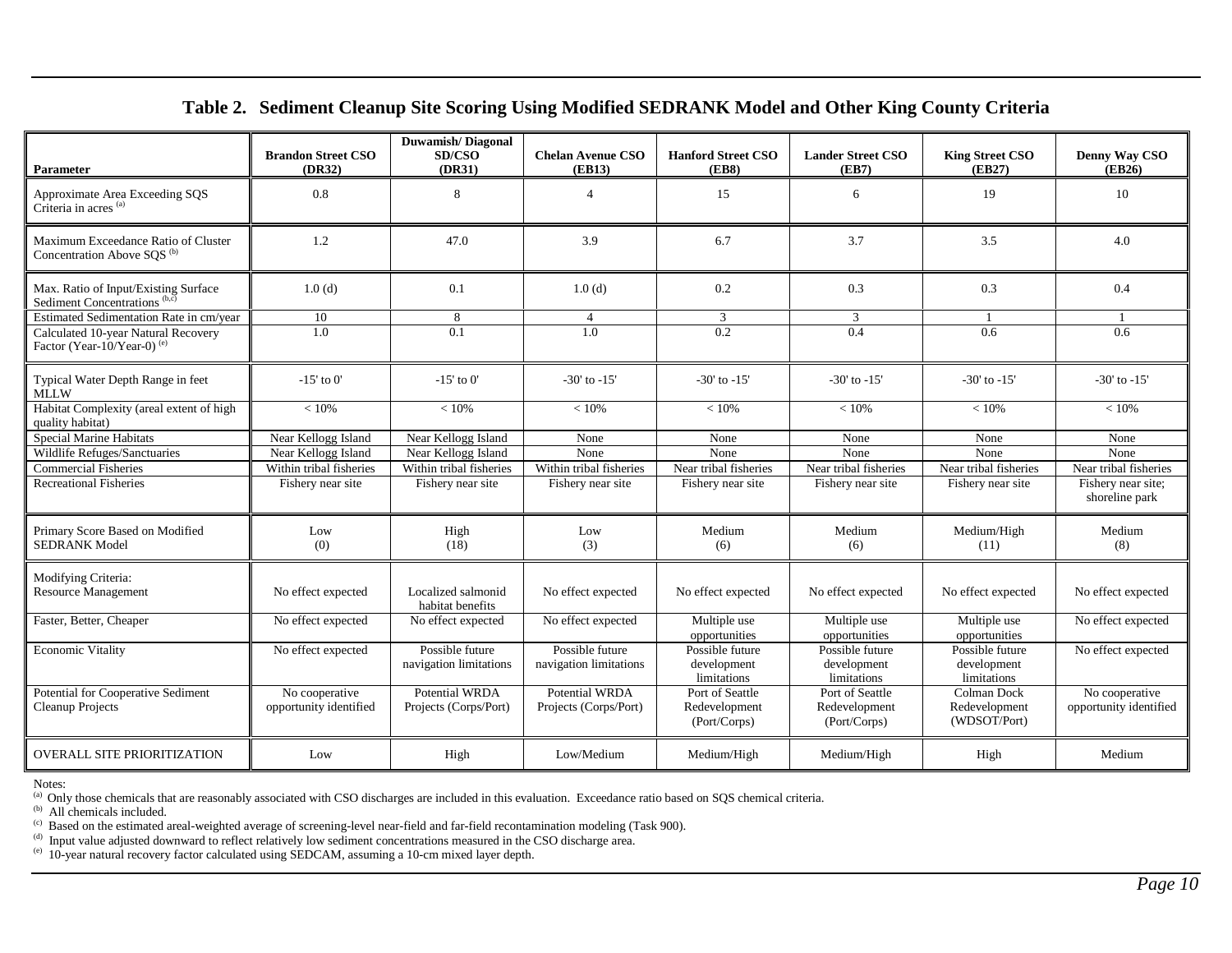**Proximity to special resource areas.** The final set of parameters used in the model referred to the location of the sediment site relative to important ecological and human health exposure areas, including special marine habitats, tribal fisheries, and public access points.

Using the input data described above, the model calculated overall ecological and human health scores, which were added together to obtain a subtotal site score. Subsequently, other qualitative criteria including resource management; faster, better, cheaper; economic vitality; and the potential for cooperative projects were used as modifying criteria, and applied to identify priority sites in cases where the initial site scores were equivalent.

The results of the sediment site scoring, as summarized in Table 2, resulted in the following initial site prioritization (presented in order of descending priority; modified from the original Ecology site ranking):

#### **Higher Priority Sites:**

- Duwamish Pump Sta./Diagonal CSO (DR31); and
- King Street CSO (EB27).

#### **Medium Priority Sites:**

- Hanford Street CSO (EB8);
- Lander Street CSO (EB7); and
- Denny Way CSO (EB26).

#### **Lower Priority Sites:**

- Chelan Avenue CSO (EB13); and
- Brandon Street CSO (DR32).

The initial site prioritization may be refined during the SMP development process as alternative cleanup strategies are considered. Additional factors that may influence the site prioritization include estimated cleanup costs, availability of disposal sites, liability considerations, source control refinement, habitat issues, land owner constraints, and the potential for cooperative projects.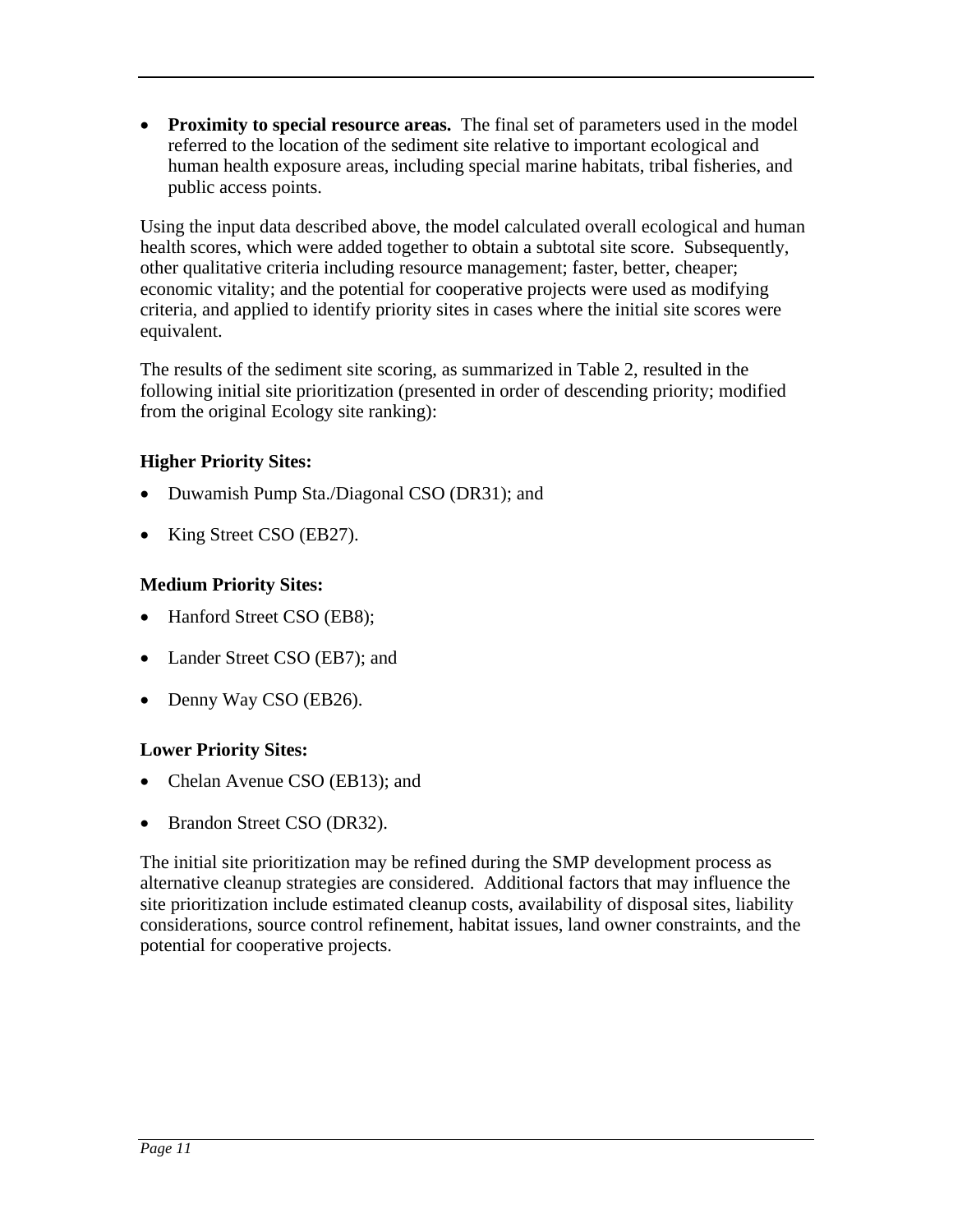# **SEDIMENT REMEDIATION ALTERNATIVES**

The readily available sediment site characterization data discussed above were also reviewed in the context of potential cleanup options, in order to determine the general scope of practicable remediation alternatives that could be applied to some or all of the seven CSO sediment sites. The initial development of sediment remediation options in this case focused on the more practicable technologies identified from a preliminary review of technical feasibility, implementability, and cost (Task 1000 Technical Memorandum). The more practicable sediment remedial technologies identified from this preliminary assessment included source control/natural recovery (potentially including detailed risk assessment); capping; and dredging with confined disposal. The section presents the initial assembly and analysis of programmatic sediment cleanup alternatives that may be applied to some or all of the CSO sediment sites (Figure 1).

For the purposes of this initial programmatic assessment, five sediment remediation alternatives were considered for the SMP sites:

- 1. No Action;
- 2. Source Control/ Natural Recovery with Detailed Risk Assessment;
- 3. Capping of Contaminated Sediments;
- 4. Low Range Sediment Removal and Confined Disposal with Capping; and
- 5. High Range Sediment Removal and Confined Disposal.

Each of these alternatives is briefly described below.

## **Alternative 1 - No Action**

Under this option, potentially responsible parties (PRPs) would not actively pursue any further sediment investigation or cleanup actions at the seven CSO sediment sites. Depending on future developments within the SMP area, there may come a time when PRPs would be required to initiate cleanup actions at one or more of these sites as a part of a formal state MTCA/SMS or federal Superfund enforcement order, or is sued by a third party for cost recovery under either of these laws. However, no such enforcement or cost recovery actions have been initiated to date. Under this alternative, PRPs would simply wait until such time as an action may be brought against them to compel further involvement. Options for participation would be evaluated at that time.

## **Alternative 2 - Source Control/ Natural Recovery with Detailed Risk Assessment**

This alternative would focus on defining whether active sediment cleanup is necessary at any of the seven CSO sediment sites, through the use of detailed contaminant transport modeling and ecological and human health risk assessment. Based on the preliminary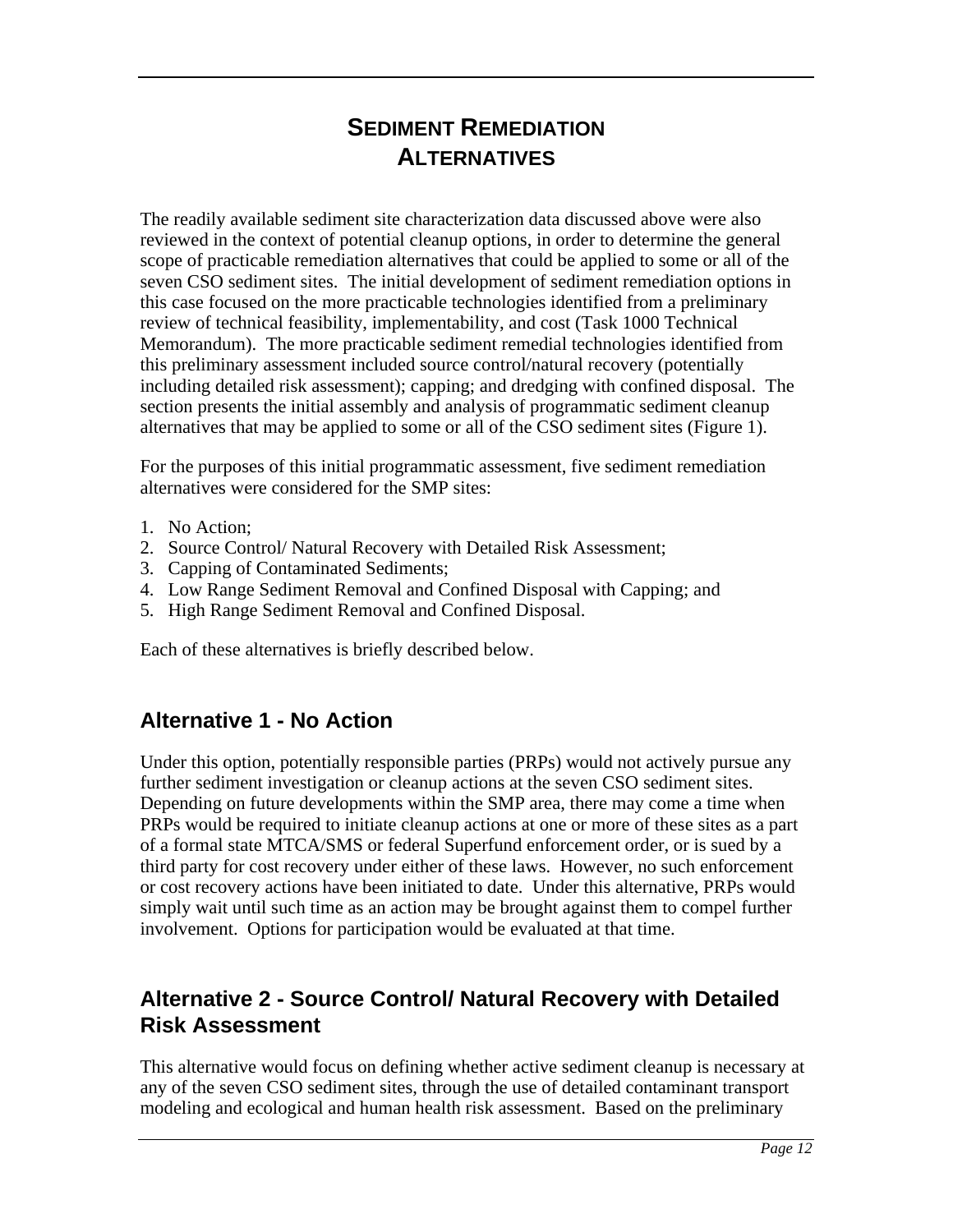SEDCAM modeling presented above, these more detailed technical evaluations may demonstrate that biological effects criteria would be achieved within the next 10 years through a combination of future source controls and natural recovery processes. An explicit objective of pursuing this alternative may be to obtain a formal determination from Ecology (e.g., in the form of a Cleanup Action Plan) that active remediation at one or more of the seven sites is impracticable within the meaning of MTCA/SMS. Longterm monitoring would be required to demonstrate the success of natural recovery. In the event that Ecology may not concur with this determination, or if monitoring data indicate that cleanup standards are not being achieved, options for further PRP involvement would be evaluated at that time.

# **Alternative 3 - Capping of Contaminated Sediments**

This option would focus on near-term construction of sediment caps at one or more of the seven CSO sediment sites to achieve compliance with state cleanup criteria. The caps would be constructed to a thickness of 1 to 3-feet using proven methods, and may require armoring and/or habitat layers in some cases to ensure long-term performance. The potential for sediment recontamination of the caps would be addressed by contaminant transport modeling ranging from relatively simple updates of near-field (PLUMES) modeling to reflect expected future CSO controls, to more complex contaminant transport modeling (see Task 900 Technical Memorandum). Depending on the results of the modeling, there may be a need to delineate a Sediment Impact Zone (SIZ) in the immediate outfall discharge area. An explicit objective of pursuing this alternative may be to obtain a formal determination from Ecology that no further cleanup actions are required under MTCA/SMS. However, landowner concurrence would likely also be required to achieve this objective. If the caps would encumber federal navigation channels or other harbor areas, landowner concurrence may be difficult, potentially requiring the payment of a significant easement fee. Landowner considerations within the SMP project area are discussed in more detail below.

# **Alternative 4 – Low Range Removal and Confined Disposal with Capping**

The overall objective of this alternative is to rapidly achieve state cleanup criteria at one or more of the CSO sediment sites while maintaining existing and prospective navigation channels, minimizing dredging and disposal of contaminated sediment, and maximizing the areal extent and diversity of intertidal aquatic habitat by using caps and potentially available confined disposal facilities. Contaminated sediments (exceeding SQS criteria) that are located within existing federal navigation channels or are otherwise targeted for near-term navigation or development dredging would be removed under this alternative. Although the action level for sediment removal under this alternative could potentially range from SQS to CSL criteria, the available data suggest that sediments within this range (i.e., between SQS and CSL criteria) would not likely be suitable for unconfined open-water disposal. Thus, residual liabilities associated with confined disposal of these navigation dredging materials may remain if the action level is set too high. For these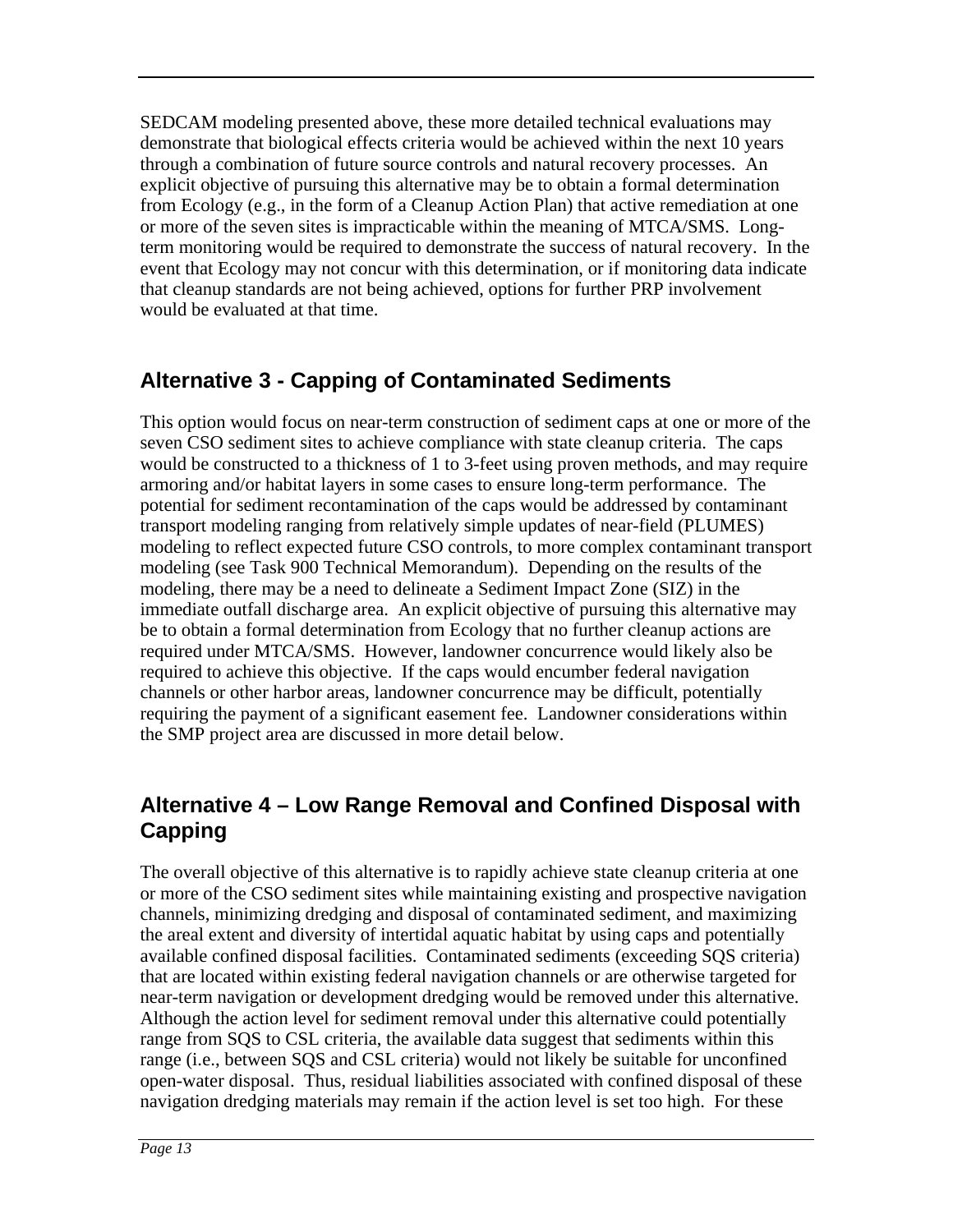reasons, the action level assumed for this alternative was conservatively set at the SQS level. Preliminary areas and volumes of sediment contamination at each site are summarized in Figure 2 and Table 3.

|                                 | <b>Total Site Area in acres</b> | <b>Estimated</b><br><b>Sediment</b> |   |
|---------------------------------|---------------------------------|-------------------------------------|---|
| <b>CSO Sediment Site</b>        | <b>Above SQS</b>                | Thickness (ft)                      |   |
| <b>Higher Priority Sites:</b>   |                                 |                                     |   |
| Duwamish/Diagonal SD/CSO (DR31) | 8                               | 5                                   | 6 |
| King Street CSO (EB27)          | 20                              | 15                                  | 8 |
| <b>Medium Priority Sites:</b>   |                                 |                                     |   |
| Hanford Street CSO (EB5)        | 15                              | 9                                   | 8 |
| Lander Street CSO (EB7)         | 6                               | 1                                   | 8 |
| Denny Way CSO (EB26)            | 5                               | $\Omega$                            | 6 |
| <b>Lower Priority Sites:</b>    |                                 |                                     |   |
| Chelan Avenue CSO (EB13)        | 4                               | 0.3                                 | 6 |
| Brandon Street CSO (DR32)       |                                 | $\Omega$                            | 6 |
| <b>SUBTOTAL</b>                 | 59                              | 30                                  |   |

**Table 3. Summary of CSO Sediment Site Areas and Depths**

As presented in Figure 3 and Table 4, sediment removal under Alternative 4 would likely occur primarily within the Hanford Street CSO footprint (190,000 CY), and secondarily within the footprints of the Lander Street CSO (50,000 CY), Duwamish/Diagonal CSO (20,000 CY), and Chelan Avenue CSO sites (20,000 CY). All of these removal footprints occur within the Duwamish or East Waterway federal navigation channels, or otherwise within adjacent areas of the forthcoming East Waterway navigation improvement projects (Stage I and II; target removal depth of 51 feet MLLW). The removal volume associated with the Hanford and Lander Street CSO footprints (240,000 CY) already appears to be targeted by the Port of Seattle for Stage II dredging and disposal. This volume is also slightly more than half of the total volume of Stage II sediments estimated to be unsuitable for open-water disposal (460,000 CY), and thus requiring containment. Based on a preliminary review of existing information, capping of all other CSO sediment site areas could be performed in a manner that would be consistent with current site development and land use plans, though easements may be required.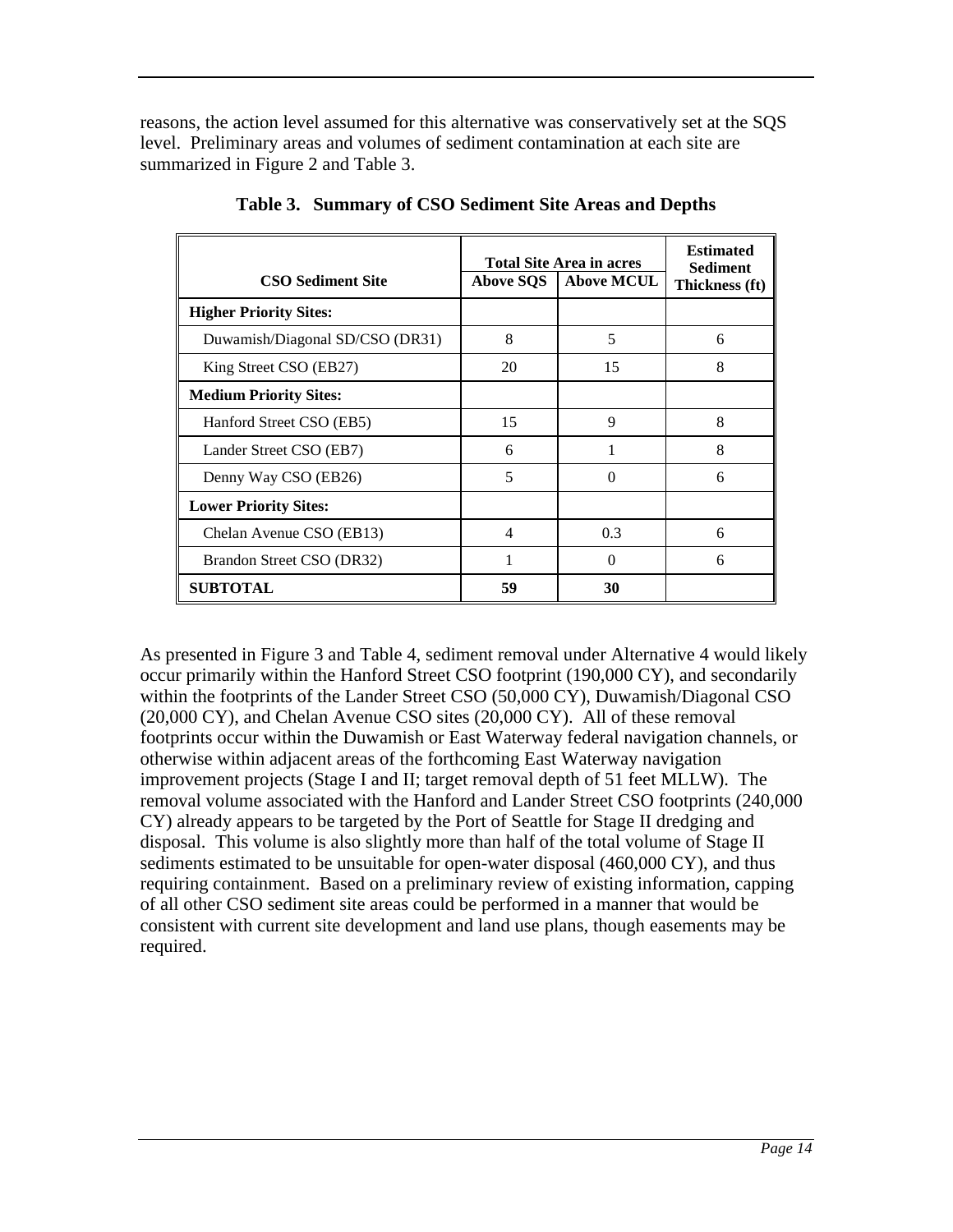|                                                                             | <b>Sediment Remediation Alternative Actions</b> |                     |                    |                    |                              |                                      |                 |
|-----------------------------------------------------------------------------|-------------------------------------------------|---------------------|--------------------|--------------------|------------------------------|--------------------------------------|-----------------|
|                                                                             | Alternative 1                                   | Alternative 2       | Alternative 3      |                    | Alternative 4<br>Low Removal | Alternative 5<br><b>High Removal</b> |                 |
| CSO Sediment Site                                                           | No<br>Action                                    | Natural<br>Recovery | Capping<br>(acres) | Capping<br>(acres) | Removal<br>(CY)              | Capping<br>(acres)                   | Removal<br>(CY) |
| <b>Higher-Priority Sites</b>                                                |                                                 |                     |                    |                    |                              |                                      |                 |
| Duwamish/Diagonal SD/CSO (DR31)                                             | X                                               | X                   | $5 - 8$            | 5                  | 20,000                       | $\Omega$                             | 70,000          |
| King Street CSO (EB27)                                                      | X                                               | X                   | $15 - 20$          | $15 - 20$          | $\Omega$                     | $7 - 11$                             | 110,000         |
| <b>Medium-Priority Sites</b>                                                |                                                 |                     |                    |                    |                              |                                      |                 |
| Hanford Street CSO (EB5)                                                    | $\mathbf X$                                     | $\mathbf X$         | $9 - 15$           | $\overline{0}$     | 190,000                      | $\theta$                             | 190,000         |
| Lander Street CSO (EB7)                                                     | X                                               | X                   | $1 - 6$            | $\overline{0}$     | 50,000                       | $\Omega$                             | 50,000          |
| Denny Way CSO (EB26)                                                        | X                                               | X                   | $0 - 4$            | $0 - 4$            | $\Omega$                     | $\Omega$                             | 40,000          |
| <b>Lower-Priority Sites</b>                                                 |                                                 |                     |                    |                    |                              |                                      |                 |
| Chelan Avenue CSO (EB13)                                                    | $\mathbf X$                                     | $\mathbf X$         | $0.3 - 4$          | $0.2 - 2$          | 20,000                       | $\theta$                             | 40,000          |
| Brandon Street CSO (DR32)                                                   | X                                               | X                   | $0 - 1$            | $0 - 1$            | $\overline{0}$               | $\overline{0}$                       | 10,000          |
| <b>SUBTOTAL</b>                                                             |                                                 |                     | $31 - 61$          | $20 - 37$          | 280,000                      | $7 - 11$                             | 500,000         |
| <b>Possible Disposal Sites</b>                                              |                                                 |                     |                    |                    |                              |                                      |                 |
| Port of Seattle: Slip 27 nearshore fill                                     |                                                 |                     |                    |                    | 260,000                      |                                      | 260,000         |
| Option A-Crowley: Slip 4 confined aquatic<br>disposal (& habitat)           |                                                 |                     |                    |                    | 20,000                       |                                      |                 |
| Option B-Multi-user disposal site: Elliott<br>Bay confined aquatic disposal |                                                 |                     |                    |                    | 280,000                      |                                      | 500,000         |
| Option C—Roosevelt Landfill (or equivalent)                                 |                                                 |                     |                    |                    | 280,000                      |                                      | 500,000         |

## **Table 4. Summary of Remedial Alternative Actions**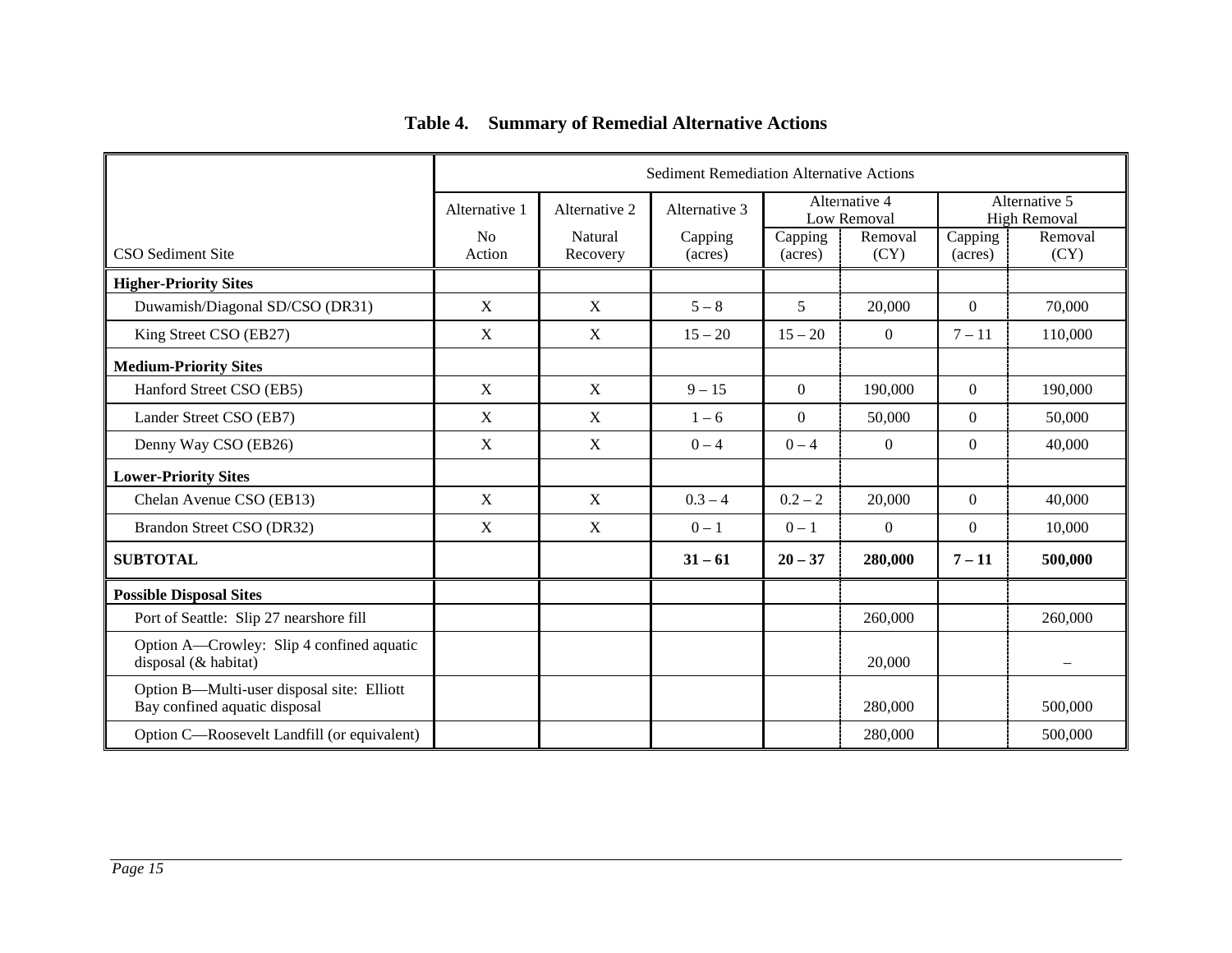# **Missing Figure 3**

Plan View of Alternative 4 Low Range Removal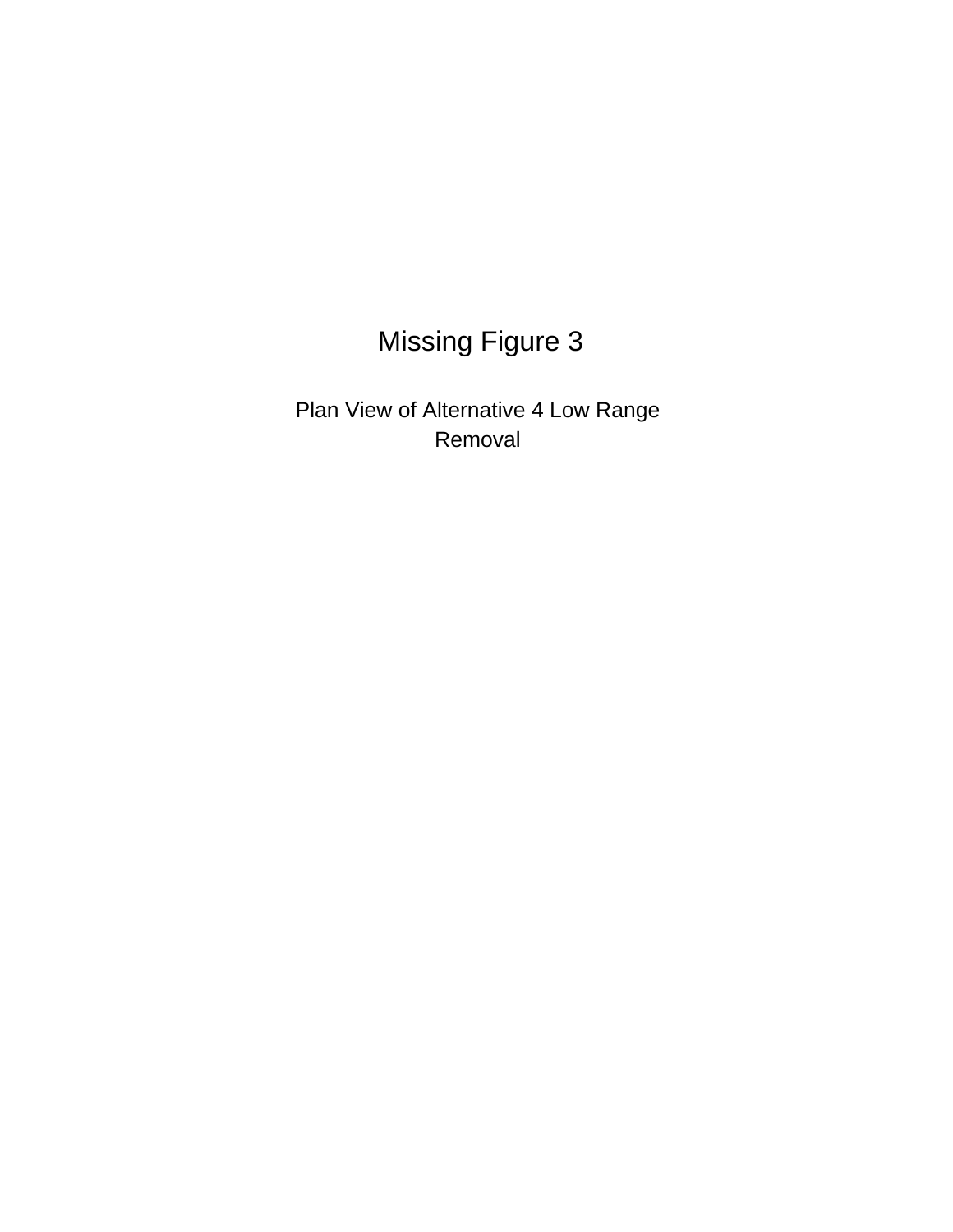This initial programmatic assessment considered a "short list" of representative sediment disposal sites that have previously been considered in other regional cleanup evaluations. The following list of reports contain relevant disposal site evaluations that were included as part of this review:

- Technical Appendix B-1: Aquatic Cleanup Feasibility Study, Southwest Harbor Cleanup and Redevelopment Project Draft Environmental Impact Statement, Parametrix, January 1994;
- Final Remedial Design Investigation Data Report for the Lockheed Shipyard No. 1 Sediment Operable Unit, Hartman Consulting, September 1998;
- Puget Sound Confined Disposal Site Study: Programmatic NEPA/SEPA Environmental Impact Statement, Preliminary Draft, U.S. Army Corps of Engineers and Washington Department of Ecology, October 1998; and
- Unpublished design memoranda on file at Anchor Environmental.

Based on the available disposal site reviews, one of the most promising sediment disposal facilities for Alternative 4 is the Slip 27 nearshore confined disposal facility (CDF) alterative currently being evaluated in the Corps and Port of Seattle East Waterway Deepening Project EIS. A nearshore CDF constructed at this location in the East Waterway (Figure 3) could convert intertidal and subtidal areas into upland property. Dredged sediments would be transported to the CDF site typically by barge, and placed within a constructed berm to an elevation such that the sediments confined at the site will remain saturated. Keeping the contaminated sediments saturated reduces the contaminants' mobility, thus enhancing the protectiveness of the disposal site. The sediments would then be covered with a layer of clean material, filling in the site to surrounding upland elevations for subsequent use as marine industrial land.

The Slip 27 nearshore CDF alternative has an estimated capacity of approximately 460,000 CY, incorporating prospective disposal site improvements. The Port of Seattle owns the upland and aquatic areas surrounding Slip 27, while the subtidal area consists of City of Seattle right-of-way. The land area created by the CDF has been identified as needed for expansion of a container handling area by connecting Terminals 25 and 30 in the Port of Seattle's Container terminal Development Plan (Port of Seattle, 1991). Creating a nearshore CDF would therefore be consistent with upland development plans. However, a nearshore CDF constructed at this location would require substantial habitat mitigation for the filling of aquatic lands. Other Port properties within the Duwamish Estuary are available to provide habitat restoration opportunities.

Under Alternative 4, the total estimated volume of sediments removed as part of the CSO site remediation (280,000 CY) may be able to be disposed at Slip 27, representing a 10 percent increase in disposal volumes above the Port's current Stage II proposal. The Port is presently working through applicable environmental review processes to evaluate the Slip 27 nearshore fill facility as part of its Stage 2 navigation improvement of the East Waterway. Under this alternative, King County would partner with the Port to achieve multiple objectives within the SMP area including sediment cleanup, disposal,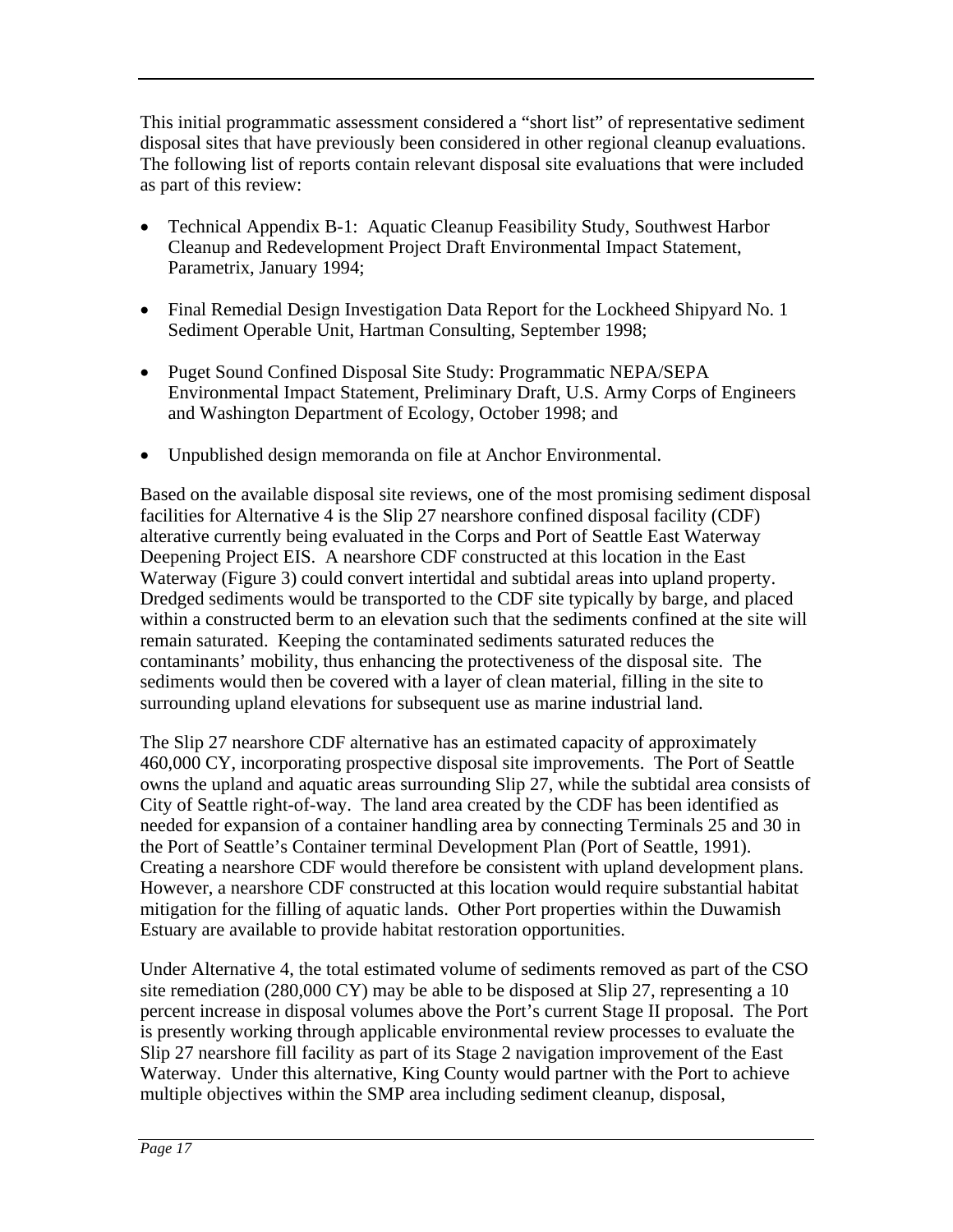redevelopment, and habitat mitigation/restoration. However, if the Slip 27 fill alternative is not accepted by the regulatory agencies, there are several additional options (with progressively increasing costs) that may be considered, including:

- **Option A Slip 4 Supplement.** The first option to consider is a supplement to the Slip 27 nearshore CDF proposal to include additional disposal and habitat mitigation and/or restoration by constructing a confined aquatic disposal facility (CAD) at Slip 4 in the upper Duwamish Estuary (Figure 3). The Slip 4 CAD facility could also provide needed sediment disposal capacity for the local landowner (Crowley), and would concurrently accomplish remediation of some of the most contaminated sediments in the Duwamish Estuary (the regional PCB "hotspot"; NOAA, 1998). Equally important is that the Slip 4 contaminated sediments would be covered with a layer of clean material and the subtidal area raised to intertidal conditions to provide highly productive mudflat habitat. Because of its location, the Slip 4 CAD would provide critical feeding and rearing habitat for important fisheries resources, including endangered juvenile Chinook salmon outmigrants from the Green River.
- **Option B MUDS Alternative.** A second option is to dispose of the Alternative 4 sediments in a possible regional multi-use disposal site (MUDS) located in Elliott Bay or elsewhere in Puget Sound. The Corps of Engineers and Ecology are currently completing a programmatic SEPA/NEPA EIS, with WDNR and EPA as cooperating agencies, that evaluates the potential environmental impacts from a wide range of regional sediment MUDS alternatives. Once the programmatic EIS is completed, one or more embayments in Puget Sound will be selected for a site-specific EIS. These site-specific EISs will evaluate the environmental impacts of implementing one or more MUDS alternatives at a specific location. At this point in time, there is no guarantee that Elliott Bay will be chosen for one of the initial site-specific EISs. The Draft EIS states that the most logical location for the first MUDS site would be Central Puget Sound because of the proximity of high volumes of contaminated sediment. Potential MUDS locations have been identified within Elliott Bay, including the Lockheed nearshore aquatic area (concurrently creating valuable intertidal and subtidal aquatic habitat), and several deep-water (150 to 200-foot depth) sites in the middle of the bay. All of these lands are owned by the State and managed by WDNR. The MUDS locations may also overlap with the Puget Sound Dredge Disposal Area (PSDDA) boundary and perimeter lines, and may be difficult to construct. Nevertheless, the MUDS program may provide a suitable backup to the disposal alternatives currently being evaluated by the Corps and Port, and/or Slip 4 CAD options discussed above.
- **Option C Roosevelt Landfill.** Although characterized by higher costs, a final option that could be considered for the disposal of sediments under Alternative 4 is upland landfilling. To dispose of dredged sediments in an upland site, the sediments will generally require dewatering for the facility's acceptance. Because of its approximately 3 million ton per year capacity with 35 years of capacity remaining, the Roosevelt Landfill located approximately 210 miles southeast of Seattle in Goldendale, Washington (Klickitat County) is the upland landfill most often considered for this purpose. The Regional Disposal Company (Rabanco) manages the landfill and operates a rail transport station at Third and Lander Streets in Seattle.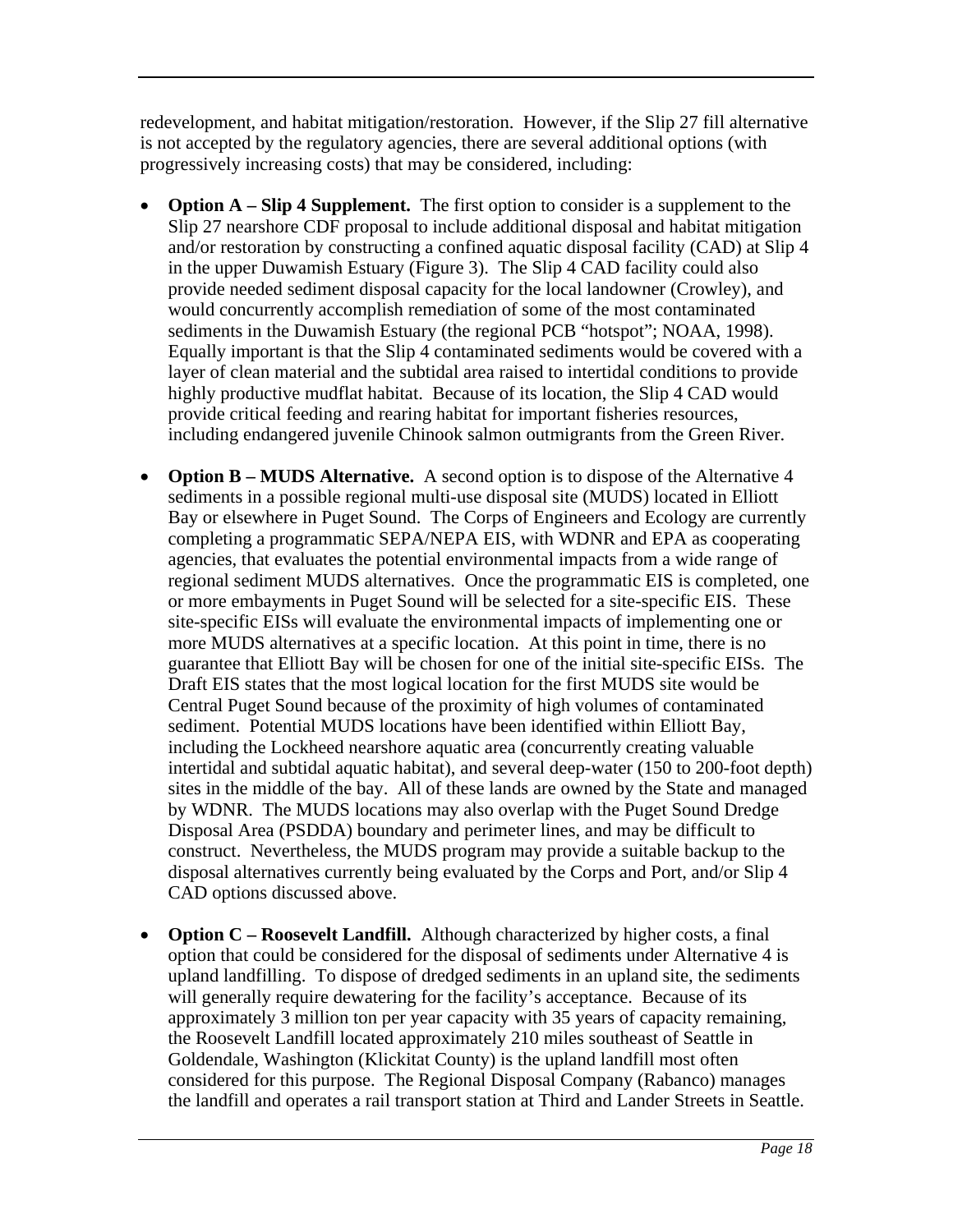Dewatered sediments can be loaded onto containers and transported by truck to the rail transport station, where the containers can be loaded onto rail cars and transported to the landfill. An option to the Roosevelt Landfill is the Columbia Ridge Landfill and Recycling Center located in Arlington, Oregon, approximately 255 miles south of Seattle and 140 miles east of Portland, Oregon. Both facilities charge similar tipping fees.

The primary elements of the Alternative 4 action, including the various disposal options, are summarized in Table 4. Sediment capping would be used (as generally described in Alternative 3 above) in those areas of the CSO sediment site footprint that are not located within the federal navigation channels, or within adjacent areas of the East Waterway Stage I and II navigation improvement project. Nevertheless, if the caps encumber these harbor areas, landowner concurrence may require the payment of an easement fee (see below). The potential for sediment recontamination of the capping and dredging areas would also need to be addressed through contaminant transport modeling and/or SIZ determinations (see Alternative 3 discussion above).

# **Alternative 5 – High Range Removal and Confined Disposal**

In contrast to the other alternatives, the overall objective of Alternative 5 is to rapidly achieve state cleanup criteria at one or more of the CSO sediment sites, allowing for unencumbered future navigation deepening of the navigation channels. Unlike Alternative 4, minimizing dredging and disposal volumes is not a primary objective of Alternative 5. In this case, all contaminated sediments (exceeding SQS criteria) that are located within designated harbor areas would be removed and disposed in a regional containment facility. Although the action level for sediment removal under this alternative could potentially range from SQS to CSL criteria, the action level assumed for this alternative was conservatively set at the SQS level, consistent with the Alternative 4 discussion above.

As summarized in Figure 4 and Table 4, sediment removal under Alternative 5 could occur at all CSO sediment sites, including the Hanford Street CSO (190,000 CY), King Street CSO (110,000 CY), Denny Way CSO (90,000 CY), Duwamish/Diagonal CSO (70,000 CY), Lander Street CSO (50,000 CY), Chelan Avenue CSO (40,000 CY), and Brandon Street CSO (10,000 CY). The only area that would be capped would be at those nearshore locations within the King Street CSO footprint that are not located on stateowned aquatic lands (7 to 11 acres). The Port of Seattle currently owns these lands in fee.

As discussed above, this initial programmatic assessment considered a short list of representative sediment disposal sites that have previously been considered in other regional cleanup evaluations. Since one of the most promising sediment disposal facilities is the Port of Seattle's Slip 27 nearshore CDF alternative in the East Waterway, this CDF may also be utilized in Alternative 5. However, the total estimated volume of sediments removed as part of the CSO site remediation (560,000 CY) would exceed the Slip 27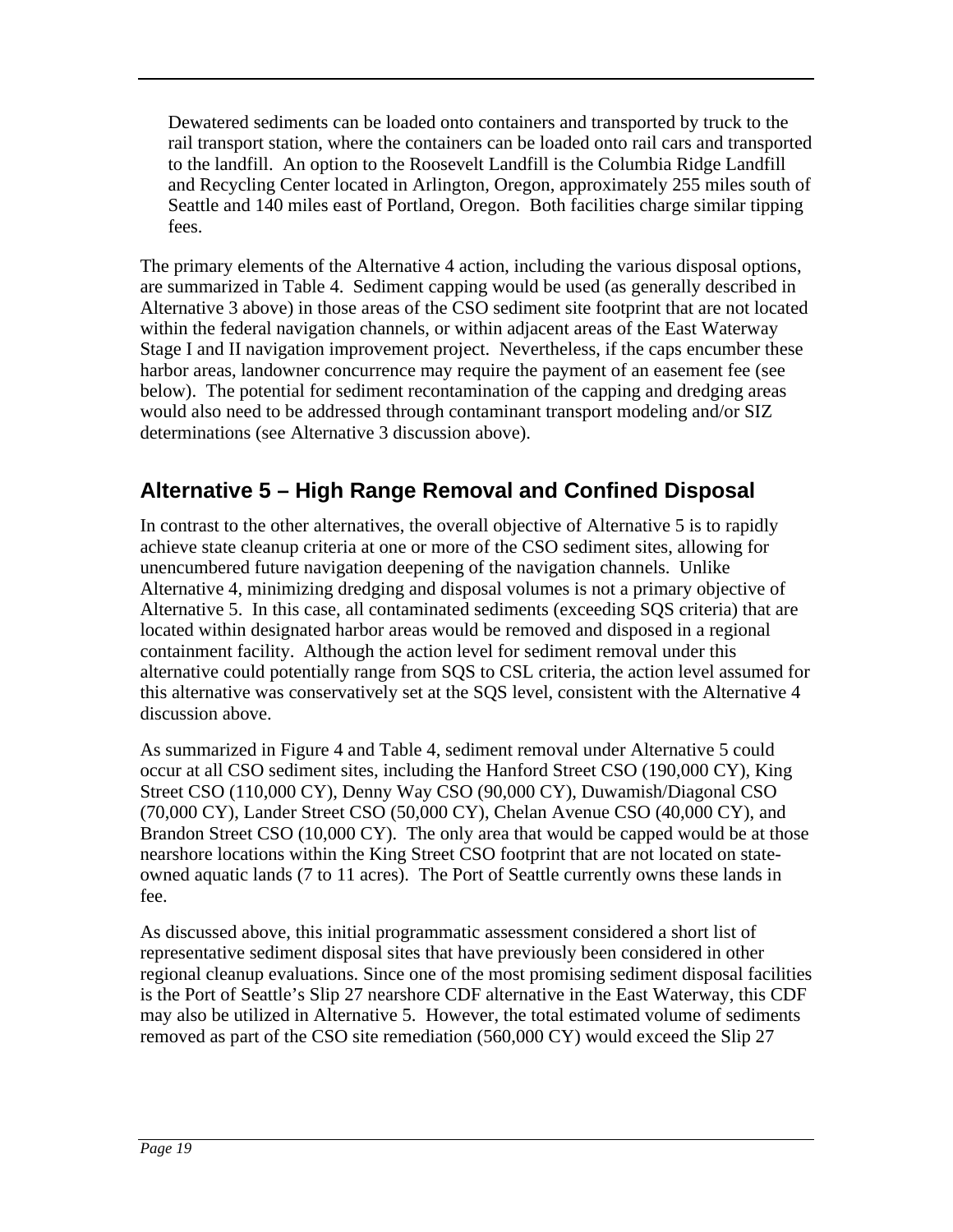# **Missing Figure 4**

Plan View of Alternative 5 High Range Removal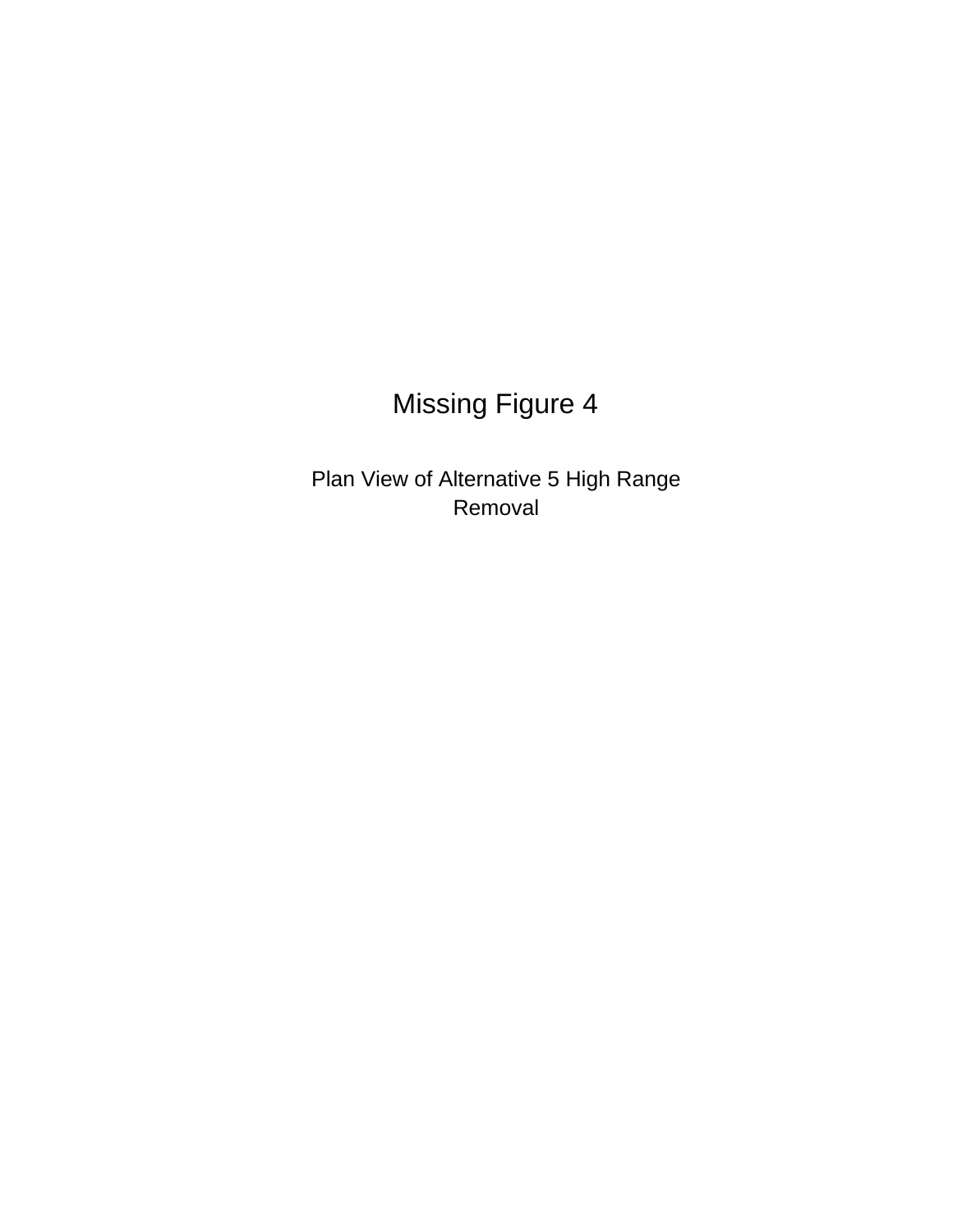disposal capacity by approximately 200,000 CY, even when supplemented with Slip 4 (see Option A of Alternative 4 above). Therefore, under this alternative, King County would either need to partner with the MUDS program to obtain the additional disposal capacity, or utilize relatively expensive upland disposal facilities.

The primary elements of the Alternative 5 action, including the various disposal options, are summarized in Table 4. The potential for sediment recontamination of the capping and dredging areas would also need to be addressed through contaminant transport modeling and/or SIZ determinations (see Alternative 3 discussion above).

# **Preliminary Cost Estimates**

A preliminary cost estimate was developed for each of the remedial alternatives described above. The cost estimates considered the full range of prospective costs associated with cleanup, including studies (e.g., filling data gaps), engineering, construction, monitoring, land easements/encumbrances, and mitigation. The following items were included in the preliminary cost estimates:

- Contaminant transport modeling (see Task 900 Technical Memorandum);
- Risk assessments (human health and ecological assessments similar to those performed as a part of the WQA; Parametrix and King County, 1998);
- Remedial investigations/feasibility studies (consistent with MTCA and SMS requirements);
- Cleanup Action Plans and Consent Decrees (including attorneys fees);
- Remedial design and engineering (including detailed engineering studies as may be required, final permitting, and plans and specifications documents);
- Mobilization/demobilization (generally estimated at 5 percent of construction costs);
- Remedial construction (capping, dredging, and disposal, including habitat and property mitigation);
- Construction monitoring/management (generally estimated at 10 percent of construction costs);
- Site acquisition and easement (including encumbrance fees; see below);
- Long-term monitoring;
- Contingency (assumed at 30 percent of the cost subtotal);
- Owner management (legal and administrative; generally estimated at 10-15 percent of construction); and
- Sales tax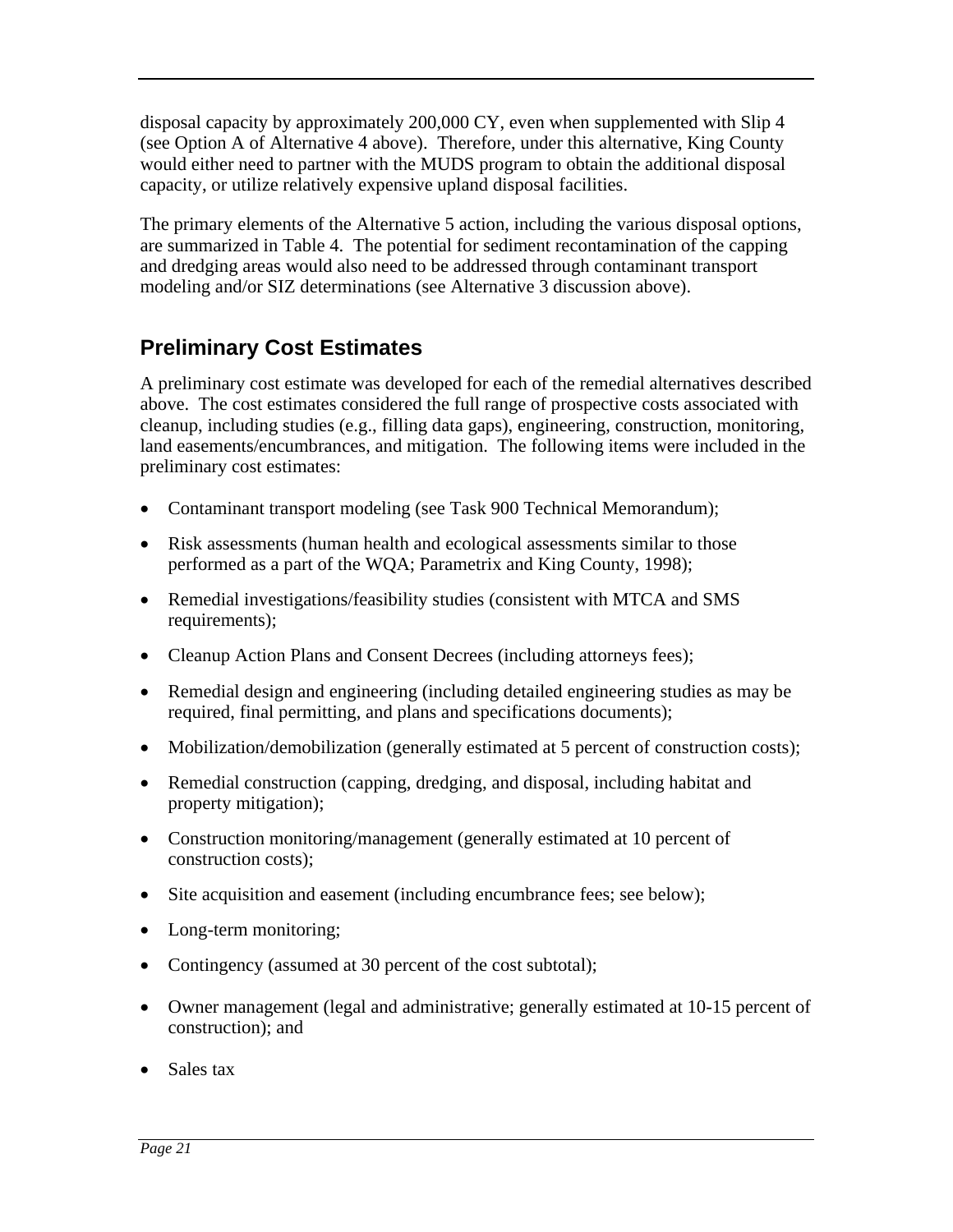The preliminary cost estimates developed for this technical memorandum are summarized in Table 5 and a detailed planning level cost estimate for the preferred alternative is presented in Table 6. All costs were estimated based on Anchor Environmental's review of similar recent remedial design and/or construction projects within the Puget Sound region (e.g., Elliott Bay/Duwamish River; Eagle Harbor; Sitcum Waterway; Thea Foss Waterway; Hylebos Waterway; Bellingham Bay), consistent with relevant agency guidance (e.g., EPA, 1994). For in-water options (i.e., excluding upland landfill disposal), the estimated total costs for the various cleanup alternatives ranged from approximately \$26 to \$36 million. If upland disposal were determined to be necessary, the upper-bound cost estimate could approach \$75 million.

It is apparent from the Table 5 summary that site acquisition and/or easement costs may be a significant component of the overall cleanup costs, particularly for those alternatives that leave contaminated sediments in-place, and also depending on landowner and operator requirements. The long-term costs of property easements for sediment containment (*in situ* and at prospective disposal sites), particularly on state-owned aquatic lands and sediments that occur throughout the SMP area, are difficult to estimate and can vary widely depending on specific circumstances. Property owners and managers, including WDNR and the Port, may charge for long-term easements on their land in those cases where the cleanup or disposal action would reduce the value of the land to the owner.

On a case-by-case basis, the various fees and costs could be reduced or waived if the project(s) meet the interests of the landowners and makes them "whole". In the case of the state, these landowner interests are generally set forth in DNR's land management regulations and Public Trust Doctrine (see below). Other property would likely make similar landowner interest determinations.

# **Aquatic Land Management Laws and Public Trust Doctrine**

Following a finding of the state legislature that: "This (1984) legislature finds that stateowned aquatic land is a finite natural resource of great value and irreplaceable public heritage" (RCW 79.90.450), management of state-owned aquatic lands and sediments must be in accordance with constitutional and statutory requirements. It must also strive to provide a balance of varied public benefits for all citizens of the state, including (RCW 79.90.455):

- 1. Encouraging direct public use and access;
- 2. Fostering water-dependent uses;
- 3. Ensuring environmental protection;
- 4. Utilizing renewable resources; and
- 5. Generating revenue in a manner consistent with these benefits (economics).

Consistent with these objectives, WDNR strives to manage state-owned aquatic lands to maximize overall public benefits, also recognizing the finding of the state legislature that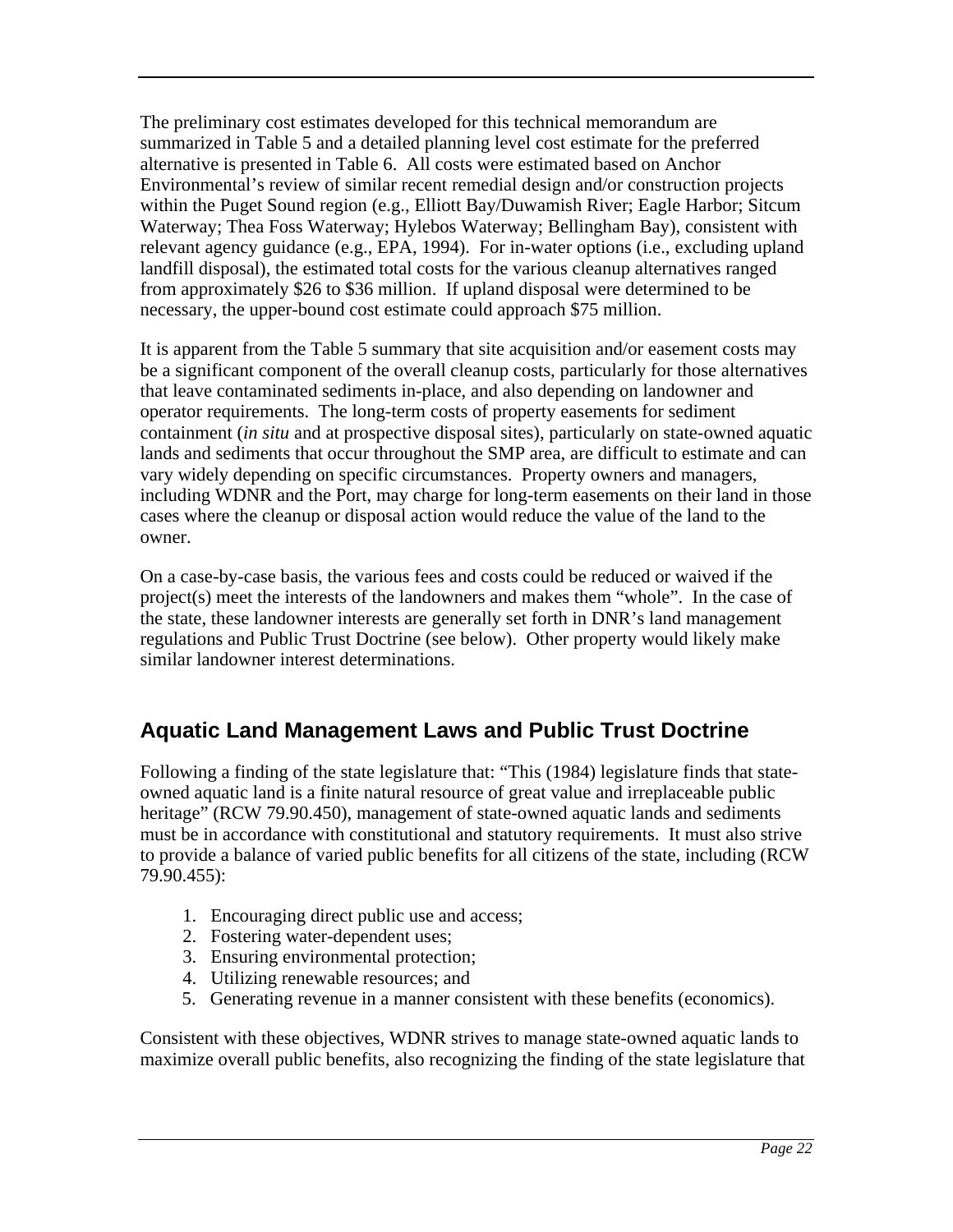|                                                           | <b>Sediment Remediation Alternatives</b> |                                                 |                                 |                                            |                                             |  |  |
|-----------------------------------------------------------|------------------------------------------|-------------------------------------------------|---------------------------------|--------------------------------------------|---------------------------------------------|--|--|
| <b>Cost Item</b>                                          | <b>Alternative 1</b><br><b>No Action</b> | <b>Alternative 2</b><br><b>Natural Recovery</b> | <b>Alternative 3</b><br>Capping | <b>Alternative 4</b><br><b>Low Removal</b> | <b>Alternative 5</b><br><b>High Removal</b> |  |  |
| 1. Contaminant Transport Modeling                         | \$0                                      | \$500,000                                       | \$100,000                       | \$100,000                                  | \$100,000                                   |  |  |
| 2. Detailed Risk Assessments                              | \$0                                      | \$1,000,000                                     | \$0                             | \$0                                        | \$0                                         |  |  |
| 3. Remedial Investigation/Feasibility Studies             | \$0                                      | \$1,000,000                                     | \$500,000                       | \$1,000,000                                | \$1,000,000                                 |  |  |
| 4. Cleanup Action Plans/Consent Decrees                   | \$0                                      | \$400,000                                       | \$400,000                       | \$200,000                                  | \$200,000                                   |  |  |
| 5. Remedial Design/Engineering                            | \$0                                      | \$0                                             | \$400,000                       | \$1,500,000                                | \$2,000,000                                 |  |  |
| 6. Mobilization/Demobilization                            | \$0                                      | \$0                                             | \$200,000                       | \$700,000                                  | \$700,000                                   |  |  |
| 7. Construction of Sediment Caps                          | \$0                                      | \$0                                             | \$3,000,000                     | \$2,000,000                                | \$500,000                                   |  |  |
| 8. Sediment Dredging                                      | \$0                                      | \$0                                             | \$0                             | \$1,000,000                                | \$2,000,000                                 |  |  |
| 9. Confined Disposal and Mitigation:                      |                                          |                                                 |                                 |                                            |                                             |  |  |
| a. Slip 27 CDF and/or Slip 4 CAD Option                   | \$0                                      | \$0                                             | \$0                             | \$9,000,000                                | \$9,000,000                                 |  |  |
| b. MUDS Option (cost increment)                           | \$0                                      | \$0                                             | \$0                             | \$2,000,000                                | \$10,000,000                                |  |  |
| c. Upland Landfill Option (cost increment) <sup>(a)</sup> | \$0                                      | \$0                                             | \$0                             | (\$20,000,000) <sup>(a)</sup>              | $(*40,000,000)^{(a)}$                       |  |  |
| 10. Construction Monitoring/Management                    | \$0                                      | \$0                                             | \$300,000                       | \$1,000,000                                | \$2,000,000                                 |  |  |
| 11. Land Encumbrances/Easements <sup>(b)</sup>            | \$0                                      | \$15,000,000                                    | \$15,000,000                    | \$6,000,000                                | \$0                                         |  |  |
| 12. Long-term Monitoring                                  | \$0                                      | \$2,000,000                                     | \$1,000,000                     | \$500,000                                  | \$200,000                                   |  |  |
| 13. Contingency (30%)                                     | \$0                                      | \$6,000,000                                     | \$6,000,000                     | \$7,000,000                                | \$8,000,000                                 |  |  |
| <b>TOTAL ESTIMATED COST (a)</b>                           | \$0                                      | \$26,000,000                                    | \$27,000,000                    | \$32,000,000                               | \$36,000,000                                |  |  |
| <b>Cost-Sharing Opportunities</b>                         | none                                     | none                                            | small $(0-20%)$                 | large $(50\% + )$                          | medium $(20-50%)$                           |  |  |

#### **Table 5. Summary of Remedial Alternative Cost Estimates**

Notes:

<sup>(a)</sup> Incremental costs associated with the unlikely upland landfill disposal option are not included in the total estimated costs.<br><sup>(b)</sup> Estimated based on preliminary land valuation concepts (see text).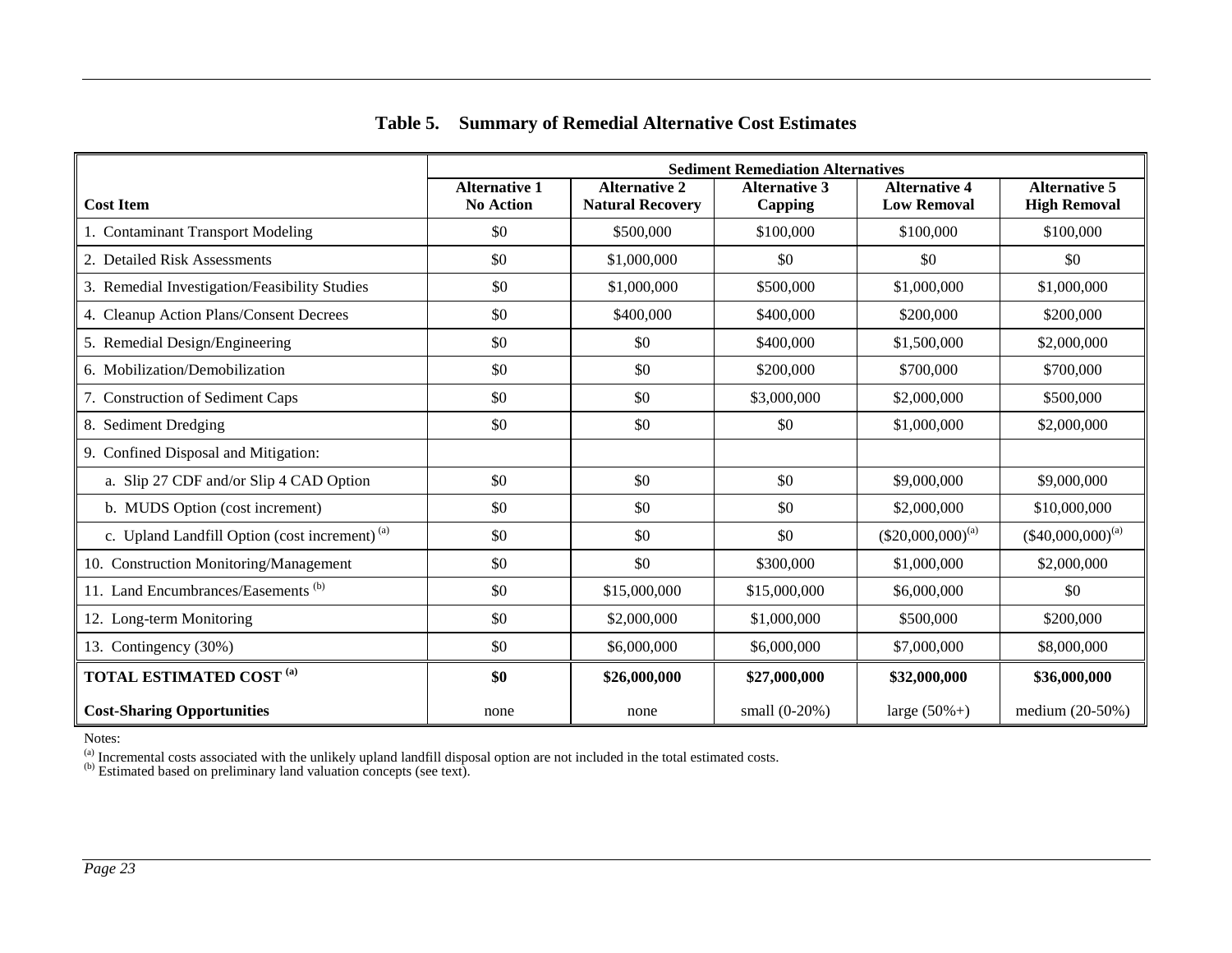|                                                               | Alternative 4 - Limited Removal with Cost-Effective In-Water Disposal |             |              |             |           |             |                |              |
|---------------------------------------------------------------|-----------------------------------------------------------------------|-------------|--------------|-------------|-----------|-------------|----------------|--------------|
| <b>Cost Item</b>                                              | Duw/Diag                                                              | King        | Hanford      | Lander      | Denny     | Chelan      | <b>Brandon</b> | <b>TOTAL</b> |
| 1. Transport Modeling/Phthtalate Studies                      | \$150,000                                                             | \$150,000   | \$100,000    | \$50,000    | \$50,000  | \$50,000    | \$50,000       | \$600,000    |
| 2. Detailed Risk Assessments                                  | \$0                                                                   | \$0         | \$0          | \$0         | \$0       | \$0         | \$0            | \$0          |
| 3. Remedial Investigation/Feasibility Studies                 | \$0                                                                   | \$100,000   | \$100,000    | \$100,000   | \$0       | \$100,000   | \$50,000       | \$450,000    |
| 4. General Planning, CAPs & Consent Decrees                   | \$250,000                                                             | \$100,000   | \$250,000    | \$150,000   | \$50,000  | \$150,000   | \$50,000       | \$1,000,000  |
| 5. Remedial Design/Engineering                                | \$80,000                                                              | \$80,000    | \$580,000    | \$150,000   | \$20,000  | \$70,000    | \$5,000        | \$1,000,000  |
| 6. Mobilization/Demobilization                                | \$50,000                                                              | \$0         | \$480,000    | \$120,000   | \$0       | \$50,000    | \$0            | \$700,000    |
| 7. Construction of Sediment Caps                              | \$300,000                                                             | \$1,100,000 | \$0          | \$0         | \$310,000 | \$100,000   | \$60,000       | \$1,900,000  |
| 8. Sediment Dredging                                          | \$70,000                                                              | \$0         | \$680,000    | \$180,000   | \$0       | \$70,000    | \$0            | \$1,000,000  |
| 9. Confined Disposal and Mitigation:                          | \$0                                                                   | \$0         | \$0          | \$0         | \$0       | \$0         | \$0            | \$0          |
| a. Slip 27 CDF and/or Slip 4 CAD Option                       | \$600,000                                                             | \$0         | \$6,500,000  | \$1,700,000 | \$0       | \$700,000   | \$0            | \$9,500,000  |
| b. MUDS Option (cost increment)                               | \$100,000                                                             | \$0         | \$1,400,000  | \$400,000   | \$0       | \$100,000   | \$0            | \$600,000    |
| $\ c.$ Upland Landfill Option (cost increment) <sup>(a)</sup> | \$0                                                                   | \$0         | \$0          | \$0         | \$0       | \$0         | \$0            | \$0          |
| 10. Construction Monitoring/Management                        | \$70,000                                                              | \$0         | \$700,000    | \$200,000   | \$0       | \$70,000    | \$0            | \$1,000,000  |
| 11. Land Encumbrances/Easements <sup>(b)</sup>                | \$0                                                                   | \$0         | \$0          | \$0         | \$0       | \$0         | \$0            | \$0          |
| 12. Long-term Monitoring                                      | \$100,000                                                             | \$150,000   | \$100,000    | \$100,000   | \$100,000 | \$100,000   | \$50,000       | \$700,000    |
| 13. Contingency $(30%)$                                       | \$530,000                                                             | \$520,000   | \$3,100,000  | \$850,000   | \$160,000 | \$460,000   | \$60,000       | \$5,700,000  |
| <b>TOTAL ESTIMATED COST (a)</b>                               | \$2,300,000                                                           | \$2,200,000 | \$13,000,000 | \$4,000,000 | \$700,000 | \$2,000,000 | \$300,000      | \$24,000,000 |

#### **Table 6. Summary of Planning-Level Costs Associated with the Recommended Remedial Alternative**

NOTES:

(a) Incremental costs associated with the unlikely upland landfill disposal option are not included in the total estimated costs.

(b) Estimated based on preliminary land valuation concepts (see text).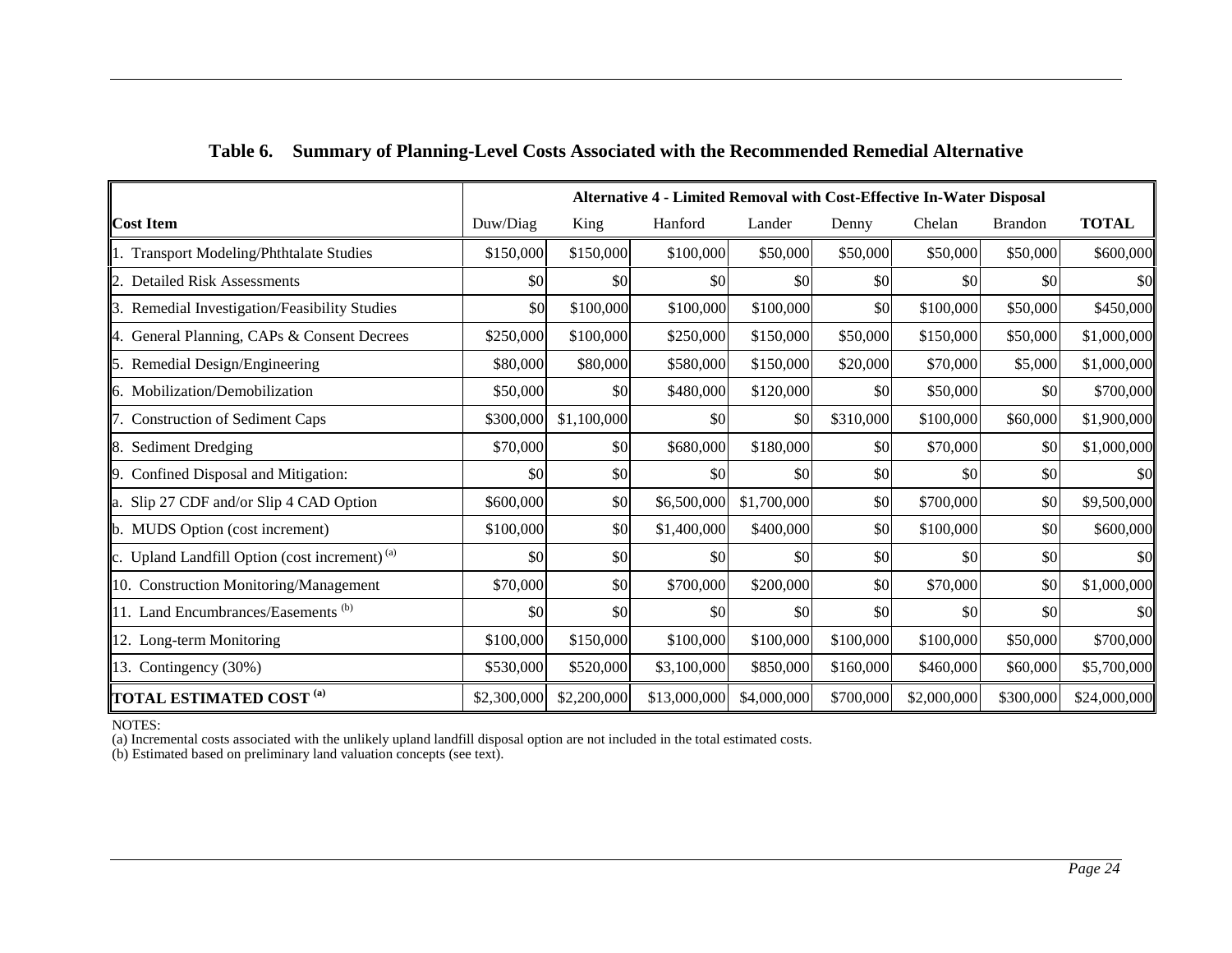dredged material "disposal sites are essential to the commerce and well being of the citizens of the State of Washington" (RCW 79.90.550). Although specific decision criteria for disposal site selection have not yet been developed for Elliott Bay, in making its public interest determination, WDNR assesses whether the action is clearly in the long-term interest of the public and how the cleanup and/or disposal action fits into the vision for the entire bay. Investments in navigation and commerce along harbor areas and waterways will be maintained to provide for economic growth, and to avoid development elsewhere. Finally, the full costs will be evaluated as part of WDNR's public interest determination, including habitat restoration.

Because of the complexities of landowner interest determinations, the long-term costs of property easements for leaving contaminated sediments in place or contained within disposal facilities, including state-owned aquatic lands and sediments, is difficult to estimate. Nevertheless, since these costs can become very large (e.g., Thea Foss Waterway CAD site), it is important to consider their potential ramifications early in the SMP process. Accordingly, based on application of preliminary land valuation concepts to the SMP area, and considering recent WDNR policy developments and case histories (including Thea Foss Waterway), a preliminary easement cost of \$15/ft<sup>2</sup> was assumed if contamination were to be left in federal navigation channels, and a cost of  $5/ft<sup>2</sup>$  was assumed if contamination were to be left on other state-owned harbor lands.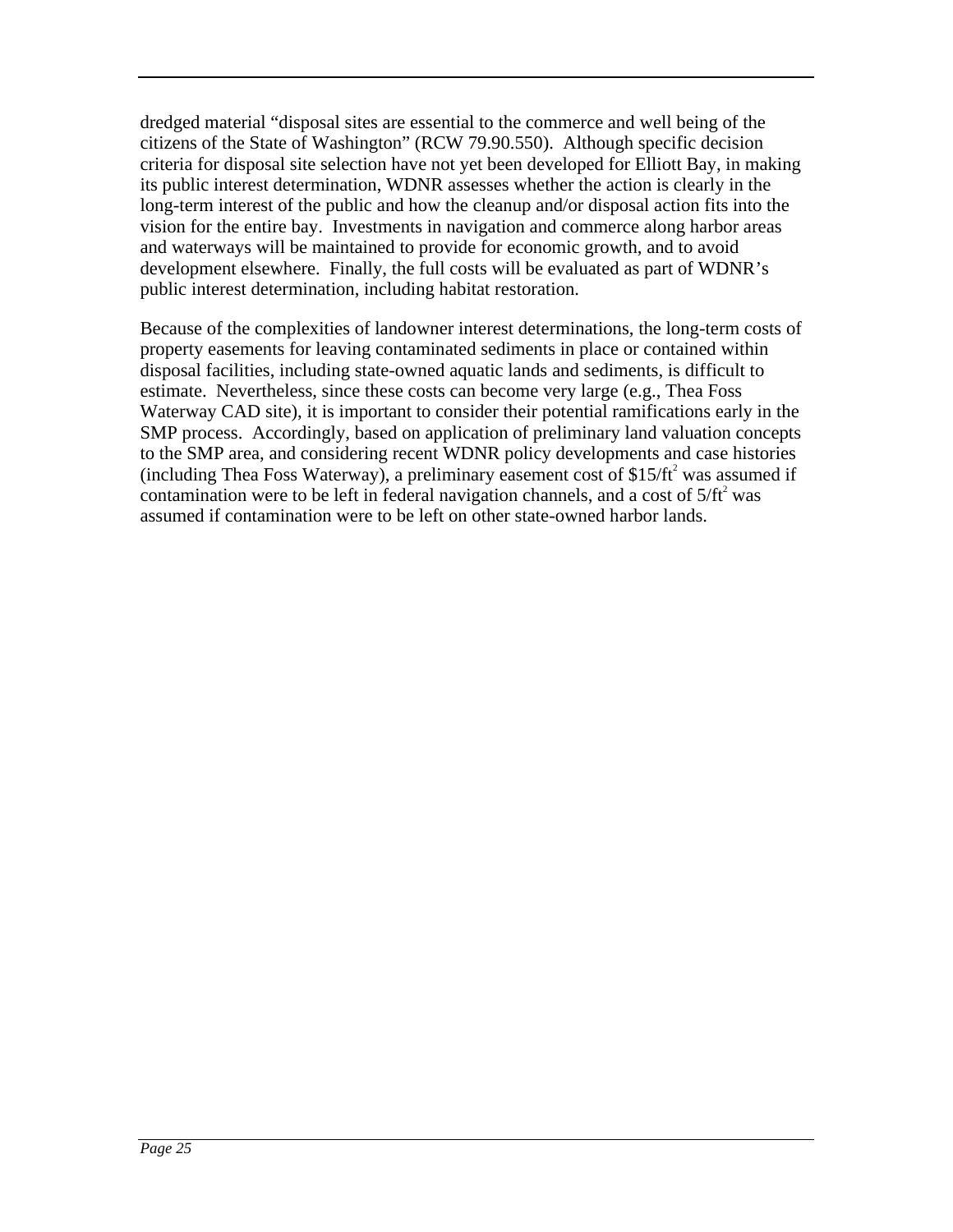# **COOPERATIVE PROJECT OPPORTUNITIES**

A variety of cooperative project and funding opportunities exist that may be used by PRPs to defray at least a portion of the cleanup costs. Several of the more important opportunities are summarized below.

## **Navigation Improvement Projects**

Seattle Harbor's chief anchorage is Elliott Bay. The U.S. Army Corps of Engineers (Corps) maintains three waterways at the southern end of Elliott Bay. The East and West Waterways parallel Harbor Island. Both channels are currently authorized to a depth of 34 feet MLLW. The shallower Duwamish Waterway is a continuation of the West Waterway, extending about 5 miles upstream. The Duwamish Waterway was completed in 1931 and has served as a primary commerce pathway ever since.

For the past 20 years, the Corps and the Port of Seattle have been considering deepening the East and West Waterways, and deepening and widening the Duwamish Waterway. The final Feasibility Report and Environmental Impact Statement for these proposed actions were completed in January 1983. Thereafter, navigation improvements of the waterways were recommended to Congress. The Seattle District of the Corps initiated preconstruction engineering and design (PED) studies in October 1984 following receipt of congressional funding. Congress in PL 99-662 authorized construction of the project; however, PED was deferred in 1986 at the request of the Port of Seattle, the local sponsor.

Over the last several years, the Corps and Port have focused their navigation improvement efforts on the East Waterway, which is a critical element of the Port's Container Terminal Development Plan (Port of Seattle, 1991). Stage I of the East Waterway project, resulting in the dredging of key approach channels and berthing areas near Harbor Island to a depth of 51 feet MLLW, is expected to be completed within approximately 1 year (Stage I dredging areas are depicted on Figure 2). Stage II of the project, which will include dredging of most of the rest of the East Waterway (including nearly all of the Hanford and Lander Street CSO footprints), is currently in the design phase. Because of the substantial overlap between these projects, Stage II of the East Waterway navigation improvement project is a significant cooperative project opportunity for the King County SMP. Removal Alternatives 4 and 5 were developed to be consistent with this opportunity.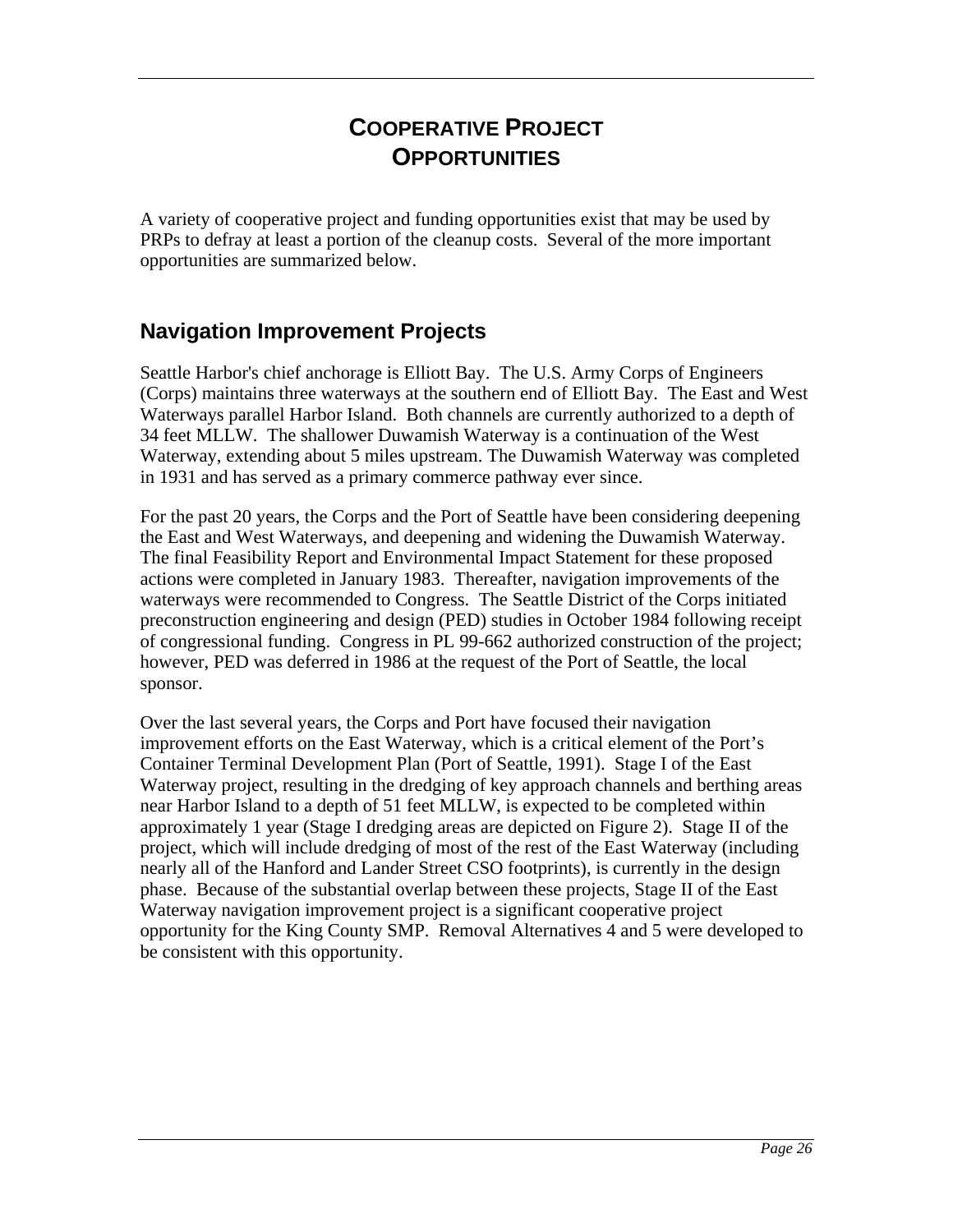# **Water Resources Development Act (WRDA) Funding Opportunities**

In addition to direct cooperation with the Port of Seattle for navigation improvement projects, as described above, there is also federal Water Resources Development Act (WRDA) funding authorities that are potentially available to assist in the implementation of the SMP. Consistent with the overall mission of the U.S. Army Corps of Engineers and with the intent of the current WRDA regulation as amended by Congress, federal funding assistance is potentially available for general navigation features (Section 101; e.g., Duwamish Waterway navigation channel maintenance) and for a range of environmental improvement projects (Section 201 through 210). Additional WRDA authorities are potentially available to provide further civil works assistance such as for flood control, though such authorities are likely not applicable to the SMP.

### **Section 101 - General Navigation Features (O&M)**

This is the "traditional" dredging and disposal authority that includes new construction (Section 101[a]) as well as operation and maintenance (O&M) of federally authorized navigation channels (Section 101[b]). Since several of the CSO sediment sites are located within federally authorized navigation channels (e.g., Duwamish/Diagonal CSO footprint), existing O&M authorities (Section 101[b]) can be readily applied within this area, subject to funding conditions. Typically, the Corps includes up to 2 feet of overdredging below the authorized channel. Under some project conditions, additional advance maintenance dredging of up to another 2 feet may also be included. This overdepth allowance would generally remove most of the contaminated materials present within the CSO footprints in the navigation channels.

The costs of dredging, disposal, and long-term operation and maintenance of a Section 101 general navigation project are shared between the Corps (federal sponsor) and a qualified non-federal sponsor (typically a state, county, port, or local entity) in accordance with current cost sharing provisions and formulas. Based on the range of authorized depths present in the SMP area, the current federal share of a general navigation project would be approximately 70 percent, while the non-federal share would be approximately 30 percent.

The basis for federal involvement in a waterway dredging project is the statutory authorization that is typically contained in an omnibus public works act. However, this authorization is not a mandate, it merely gives the Corps a basis for proceeding. The legislation authorizes the government to undertake and maintain the project but it is not legally required to do so unless:

- The local sponsor discharges its statutory obligations;
- There is a need for the maintenance activity; and
- The project remains economically justified.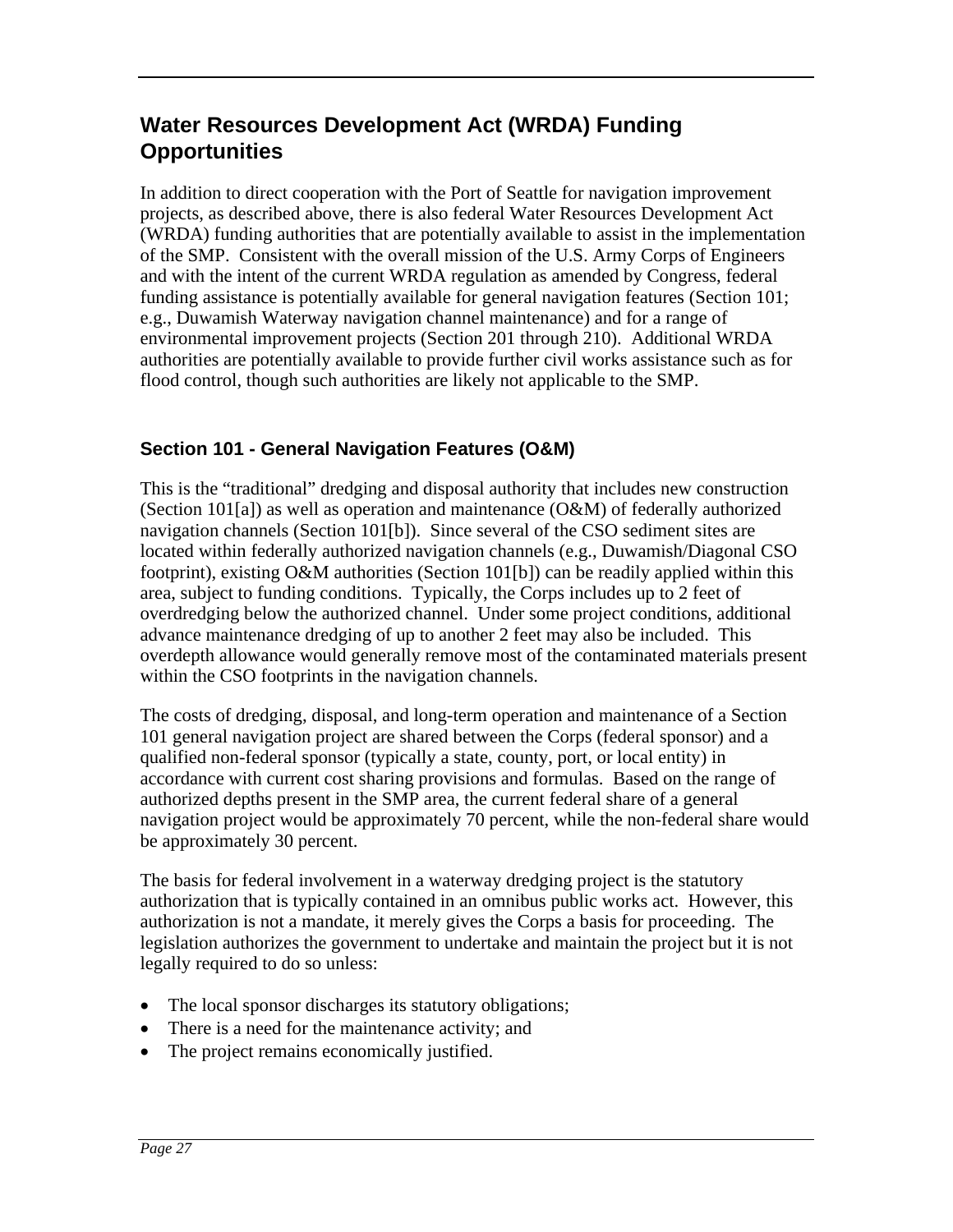Prior to the 1996 WRDA Amendments (e.g., see Sections 201 through 207 below), the least-cost disposal site was normally selected for all general navigation projects. Typically, the open-water, dispersive Puget Sound Dredge Disposal Analysis (PSDDA) site was commonly used for this purpose. The Corps would likely budget on the order of \$4/CY for a project of this nature.

In order for the project to be authorized, the national economic development (NED) benefits resulting from the action must exceed the total cost of the project. In making this determination, the Corps estimates the present worth value of increased navigation and commerce over a 50-year project life. It is not yet clear whether NED benefits outside the East Waterway would justify the project costs under a Section 101(b) authority. The total cost of the project must also fall within the authorized Corps O&M budget. These determinations would need to be made by the Corps and Congress following a feasibility analysis. Section 101(b) appropriations in this case may also be added to the other authorities, as outlined below.

### **Section 201 – Cost Sharing For Dredged Material Disposal Areas**

The 1996 WRDA Amendments modified the earlier cost sharing provisions to include a consistent role for federal participation in dredged material disposal facilities, including CAD and/or upland facilities. Specifically, the definition of projects eligible for federal authorization and cost sharing now includes the construction and operation/maintenance of those dredged material disposal facilities that are necessary for general maintenance dredging (i.e., Section 101[b] projects), given the following project conditions:

- Dredging and disposal of contaminated sediments which are in the navigation channel or which may affect maintenance of such channel;
- Mitigating the effects of operation and maintenance of navigation channels (such as the erosion of shoreline and beaches; potentially also including habitat impacts); and
- Operation and maintenance of dredged material disposal facilities.

These project conditions suggest that sediment disposal facility alternatives under consideration for the SMP area may be eligible for federal authorization and cost sharing. Under the 1996 WRDA Amendments, the costs of constructing, operating, and maintaining these disposal facilities, including diking and other improvements necessary for proper disposal, would be shared in accordance with the cost sharing established for general navigation features by Section 101 (see above). Based on the range of authorized depths present in the SMP area, the current federal share of a general navigation project would be approximately 70 percent, while the non-federal share would be approximately 30 percent. However, in order for the project to be authorized, the NED benefits resulting from the action (e.g., combining the present worth value of increased navigation and commerce and environmental restoration over a 50-year project life) must exceed the total cost of the project. The total cost of the project must also fall within the authorized Corps O&M budget. Although these determinations would be made by the Corps and Congress following a feasibility analysis, preliminary discussions with the Seattle District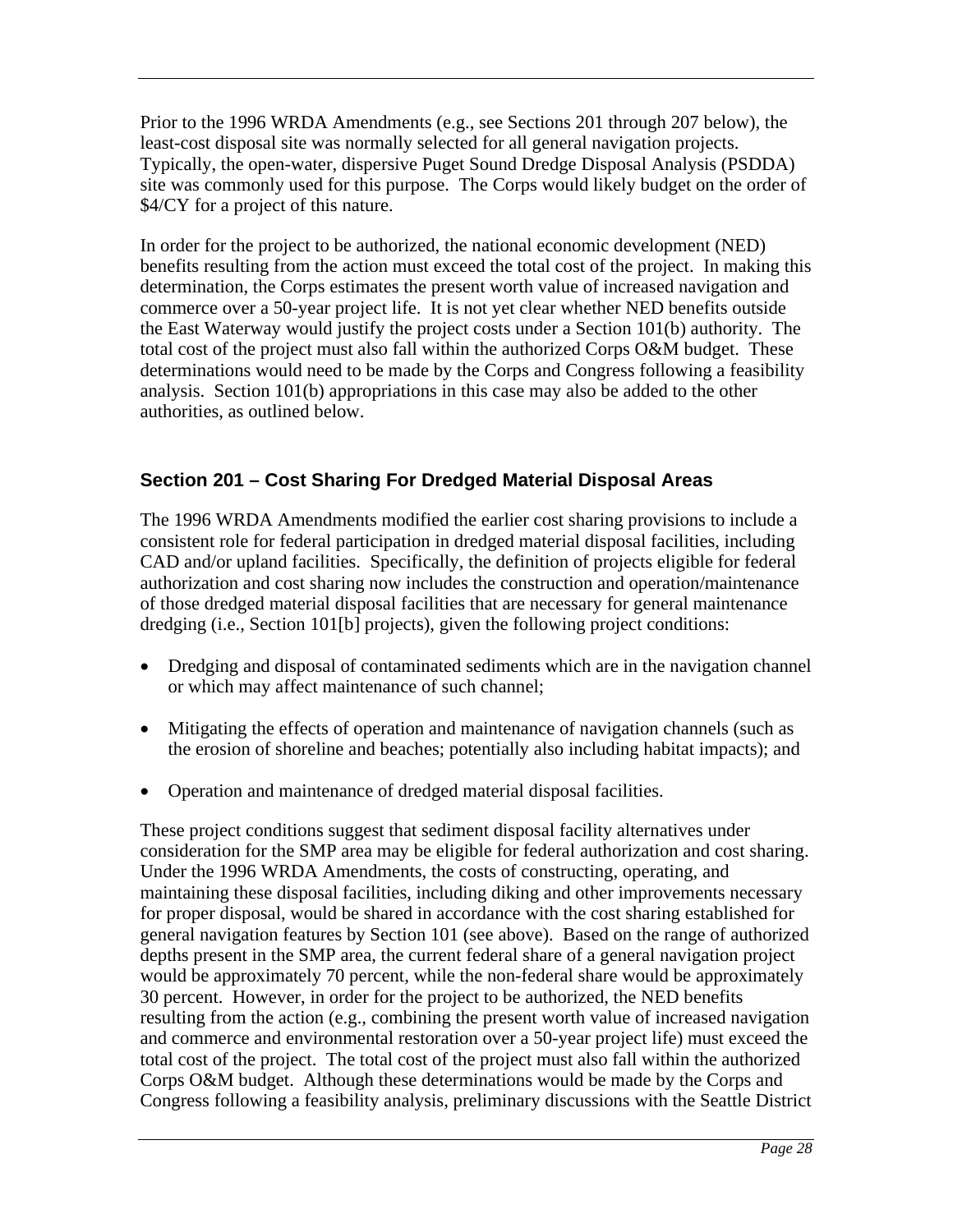suggest that the authorized O&M budget is relatively limited, and not sufficient to fund such actions. The Corps has issued Policy Guidance Letter No. 47 to further explain Corps policy regarding cost sharing for dredged material disposal facilities and partnerships.

#### **Section 204 – Restoration of Environmental Quality**

This section expands the authority provided in Section 1135 of WRDA (1986) to allow implementation of environmental quality restoration projects in those situations where the project constructed by the Corps has contributed to the degradation of the quality of the environment, and the measures do not conflict with authorized project purposes. This provision provides the authority for the Secretary to undertake restoration when the Secretary determines that operation of the project has contributed to the degradation of the quality of the environment. The share of the cost of such measures shall be 25%/75% non-Federal / Federal and no more than \$5 million may be spent from Federal funds on any single restoration project. Congress has stated that a good example of a high priority area that may receive environmental restoration funding under this authority is the Duwamish River, which has been heavily altered as a result of a variety of Corps operations including dams, levees, and navigation channels.

#### **Section 205 – Environmental Dredging (Section 312 Of WRDA 90)**

Section 312 of the 1990 WRDA established a 5-year program to allow the Corps of Engineers to perform dredging in and adjacent to navigation channels for environmental purposes if costs are appropriately shared by non-Federal interests (typically on a 50-50 basis), and if justified based on benefit-cost analyses. Section 205 of the 1996 WRDA amended WRDA 90 Section 312 by authorizing the Secretary to remove as well as remediate contaminated sediments. The annual funding level was also increased from \$10 million to \$30 million, and removed the sunset that existed in the 1990 act. Congress also included five areas as priorities for Section 205 appropriations, including the Ashtabula River in Ohio. The applicable authorities under this section include:

- Section 312(a) of the 1990 WRDA states that contaminated sediment outside the boundaries of and adjacent to the navigation channel may be removed as part of operation and maintenance of a navigation project. The justification for this is that the removal of contaminated sediment from areas immediately adjacent to the navigation channel may reduce the cost of future navigation dredging. The federal share for 312(a) dredging in this case is 100%, but no federal involvement is authorized for disposal or O&M of these materials. There would also be a requirement to demonstrate commensurate environmental/economic benefits, primarily by avoiding the future use of additional confined disposal facilities, and to ensure consistency with Policy Guidance Letter No. 49 (see below).
- Section 312(b) of the 1990 WRDA states that contaminated sediment may be removed from navigable waters of the United States for the purpose of environmental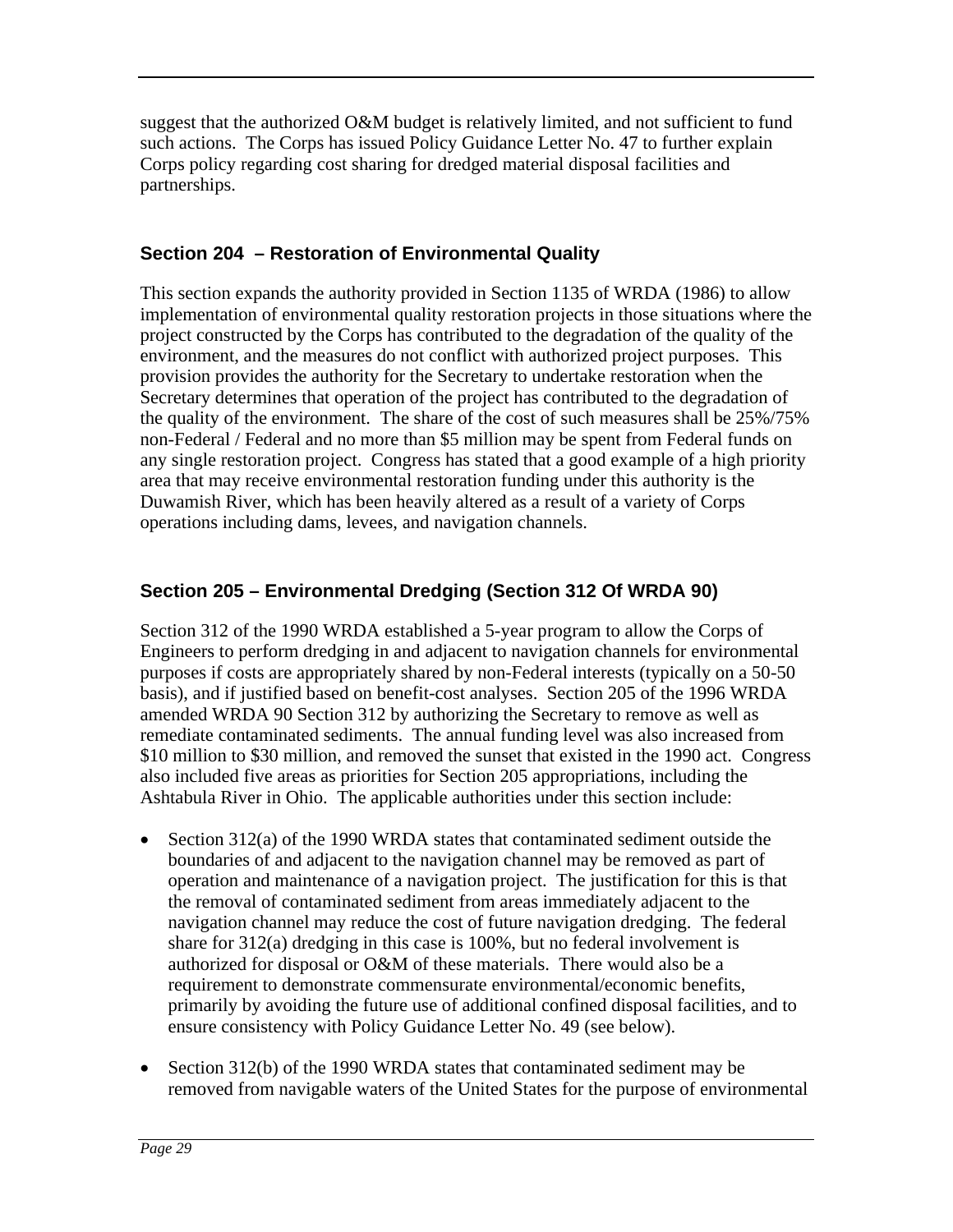enhancement and water quality improvement. The cost share for 312(b) is 50-50 for dredging, and no federal involvement is authorized for disposal or O&M of these materials. It is important to note that much of the prospective WRDA funding for the Ashtabula Partnership project is tied to Section 312(b) authorities, since the Partnership successfully demonstrated that dredging of these areas would result in relatively large environmental/economic benefits. However, a big difference between the Ashtabula and SMP areas is that there was no CERCLA or state cleanup authority that applied to most of the Ashtabula project area, whereas state SMS/MTCA and potentially also federal Superfund cleanup requirements do apply to the SMP area. This issue is discussed in more detail relative to the Corps' Policy Guidance Letter 49 (see below).

 Section 312(d) of the 1990 WRDA states that the cost of disposal of contaminated sediment removed under this section shall be a non-federal responsibility.

#### **Policy Guidance Letter No. 49 (PGL 49)**

On January 28, 1998 the U.S. Army Corps of Engineers issued Policy Guidance Letter No. 49. This policy stated that the authorities of Section 312 of WRDA 90 (Section 205 of WRDA 96) will not be used to remove or remediate contaminated sediment from a site designated by EPA or a state for a response action under CERCLA, or if they are part of a NPL site under CERCLA.

Shortly after the initial release of the Corps' PGL 49, on February 6, 1998 members of Congress sent a letter to General Ballard, Commanding General of the Corps of Engineers stating:

*"Unfortunately, we believe PGL 49 as it is currently written is overly restrictive and negates the effectiveness of Section 312. The current language would prohibit the use of the authority if a CERCLA or state response action had been designated. Section 312 directs the Secretary of the Army to give priority to the Ashtabula and Lower Fox Rivers, where the U.S. EPA has developed the basis for a CERCLA or state administered response. Section 312 authority could be used to facilitate the complete and brisk removal of contaminated sediments on a voluntary basis while preserving the rights of the federal and state governments."*

The General responded in March 1998 and concluded that the original PGL 49 prohibiting the use of Section 312 authority for CERCLA designated sites was appropriate for the following reasons:

- Limited Corps budgets are not adequate to provide up-front funding of the high costs incurred in the cleanup of aquatic CERCLA designated sites;
- Advance removal of sediment from CERCLA sites weakens the "polluter pays" principle of CERCLA; and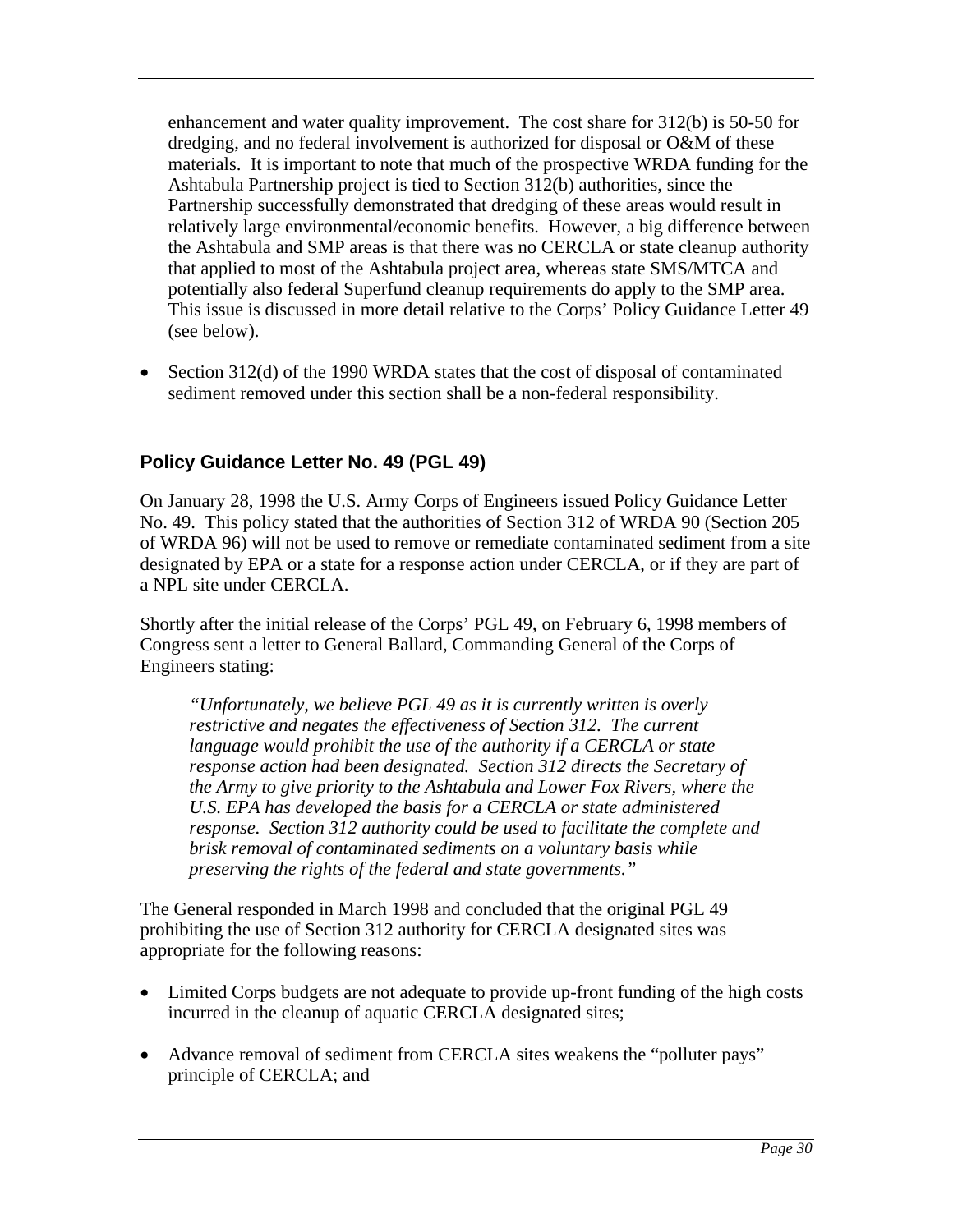• The Corps may be exposed to liability associated with the removal, transport and disposal of contaminated sediment.

Because most of the SMP area has not been designated a CERCLA/NPL site, PGL 49 may not be directly applicable to the CSO sediment sites. However, substantive concerns raised by the General may still need to be addressed to secure Section 205 appropriation in this case. For example, the use of WRDA funds would likely need to preserve the "polluter pays" principle of MTCA (which is similar to CERCLA). This could potentially be accomplished by limiting the authority of Section 205 to only those actions that are above and beyond normal cleanup requirements. In addition, an appropriate hold harmless agreement may be required from Ecology to release the Corps from potential MTCA liability associated with the removal, transport and disposal of contaminated sediments related to application of the environmental dredging authority. Indemnification language currently being drafted by EPA and the Corps for possible application of WRDA environmental dredging authorities at the Commencement Bay Nearshore/Tideflats Superfund Site may aid in resolution of such a hold harmless agreement.

As discussed above, WRDA requires a suitable demonstration of commensurate environmental and economic benefits to justify environmental dredging costs. In the case of Section 312(a), these benefits include avoiding the future use of additional confined disposal facilities, at potentially great cost. Other economic benefits would also result from application of the environmental dredging authority in this case, including improved navigation and commerce within the deepened waterways, and facilitating substantial habitat restoration efforts associated with the CADs (see above). Thus, there may be ample economic justification for appropriation of environmental dredging funds to the SMP area.

## **Section 206 – Aquatic Ecosystem Restoration**

This provision enables the Secretary to carry out ecosystem restoration and protection projects when the Secretary determines that such projects will improve the quality of the environment, are in the public interests, and are justified based on monetary and nonmonetary benefits. Congress determined that there is a need for ecosystem restoration projects that involve manipulation of the hydrology but which are not linked to existing Corps civil works projects. The non-Federal share of costs is 50% for construction and 100% for operation and maintenance. No more than \$5 million in Federal funds may be allotted to a project in any single locality. This section authorizes \$25 million annually to carry out this section. Unlike some of the other WRDA environmental authorities (i.e., Section 201 through 205), Section 206 appropriations have been made for various habitat restoration projects within the Seattle District.

In 1995, a reconnaissance study was initiated by the Corps on ecosystem restoration in the Duwamish/Green River Basin. The reconnaissance study investigated 54 restoration sites throughout the basin. King County is the sponsor of the study and the study. Thus, there may be ample justification for appropriation of aquatic ecosystem restoration funds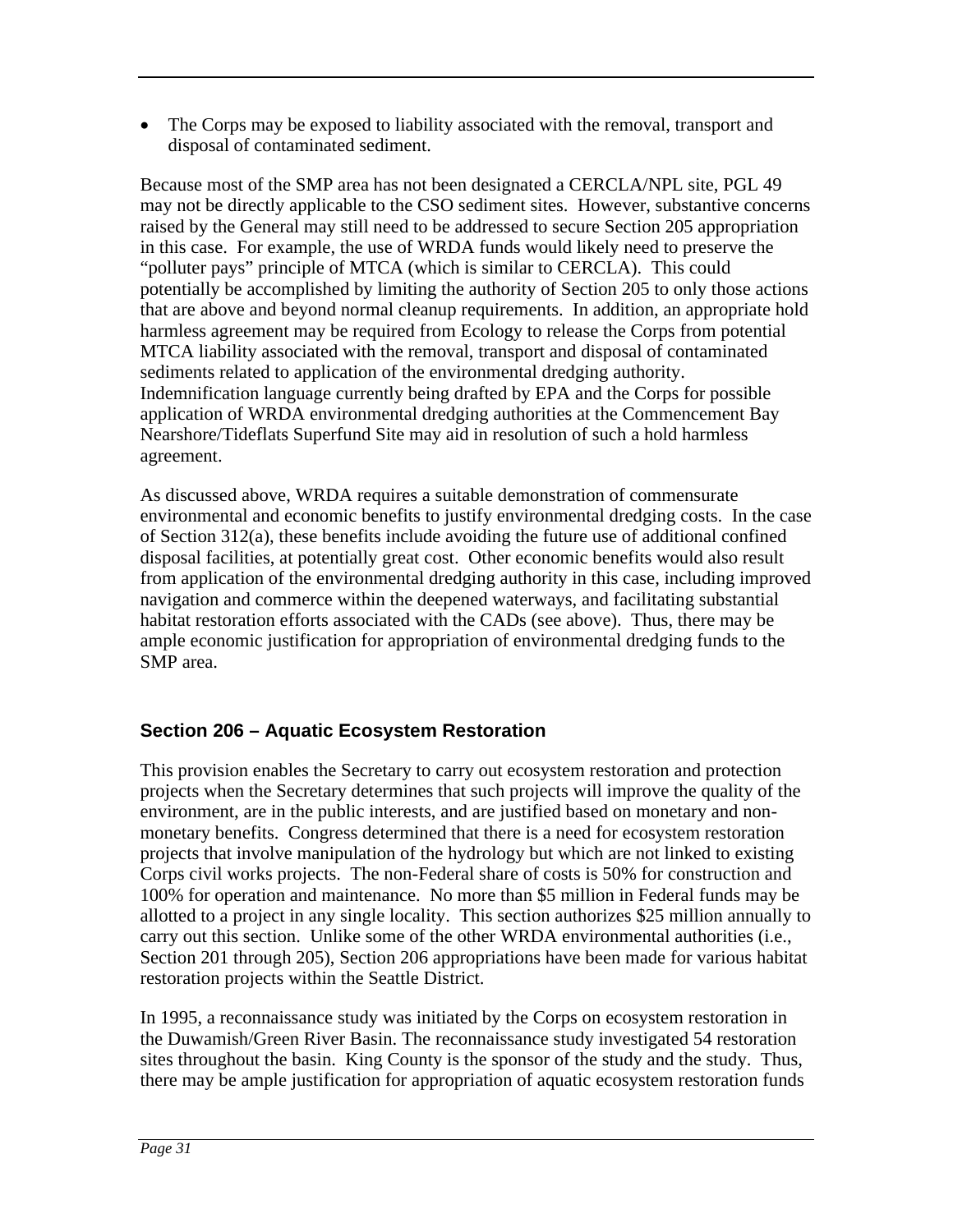to the SMP area, particularly when applied to a combined Slip 4 CAD and habitat restoration project.

## **Section 207 – Beneficial Uses of Dredged Material**

This section increases the flexibility of the Secretary to select a disposal method for dredged material generated by a navigation project that may result in additional environmental benefits, despite the fact that such a method may not be the least-cost option. In cases where there are significant benefits to the environment, such as the creation of wetlands or the restoration of eroded shoreline, and where added costs are minimal, the Secretary may pursue other than least-cost options. Section 207 of WRDA 96 amended the earlier Section 206 of WRDA 92 so that the incremental costs of disposal to achieve environmental benefits, over and above the least-cost option, are shared between federal and non-federal sponsors as follows: construction – 75% federal; and O&M – 0% federal. Depending on the cleanup alternative, Section 207 may be potentially applicable to the SMP action(s), or it may be used as further justification to apply the other available authorities outlined above (i.e., Sections 101(b), 205, and 206).

### **Section 209 – Cost Recovery**

This section requires that monies recovered under section 107 of CERCLA for response actions undertaken by the Secretary, as well as other cost recoveries for environmental response activities, be credited to the trust fund account that paid or will pay for the response action. There are instances where the Corps finds itself faced with cleaning up civil works properties that are contaminated with hazardous or toxic substances by other parties. In such instances, the Secretary can seek recovery from the responsible party under subsection 107 of CERCLA. This provision, which is similar to authority provided to the Secretary of Defense under the Defense Environmental Restoration Program, would enable a direct credit of the amount recovered to the trust fund account from the cost of the cleanup had been taken or will be used.

## **Section 210 – Cost Sharing of Environmental Projects**

This section establishes a 50% non-Federal share for costs of environmental protection projects, applicable to projects authorized after the date of enactment. WRDA 1990 established environmental protection as one of the missions of the Corps of Engineers. Section 103 of WRDA 1986 set forth the cost sharing formulas for water resources development projects, but did not include a cost sharing formula for environmental protection and restoration projects. This new (WRDA 96) provision creates a consistent cost sharing formula of 50-50 Federal/non-Federal responsibility for the costs of projects for environmental protection and restoration that could be applied to the various authorities for the Corps to carry out such projects.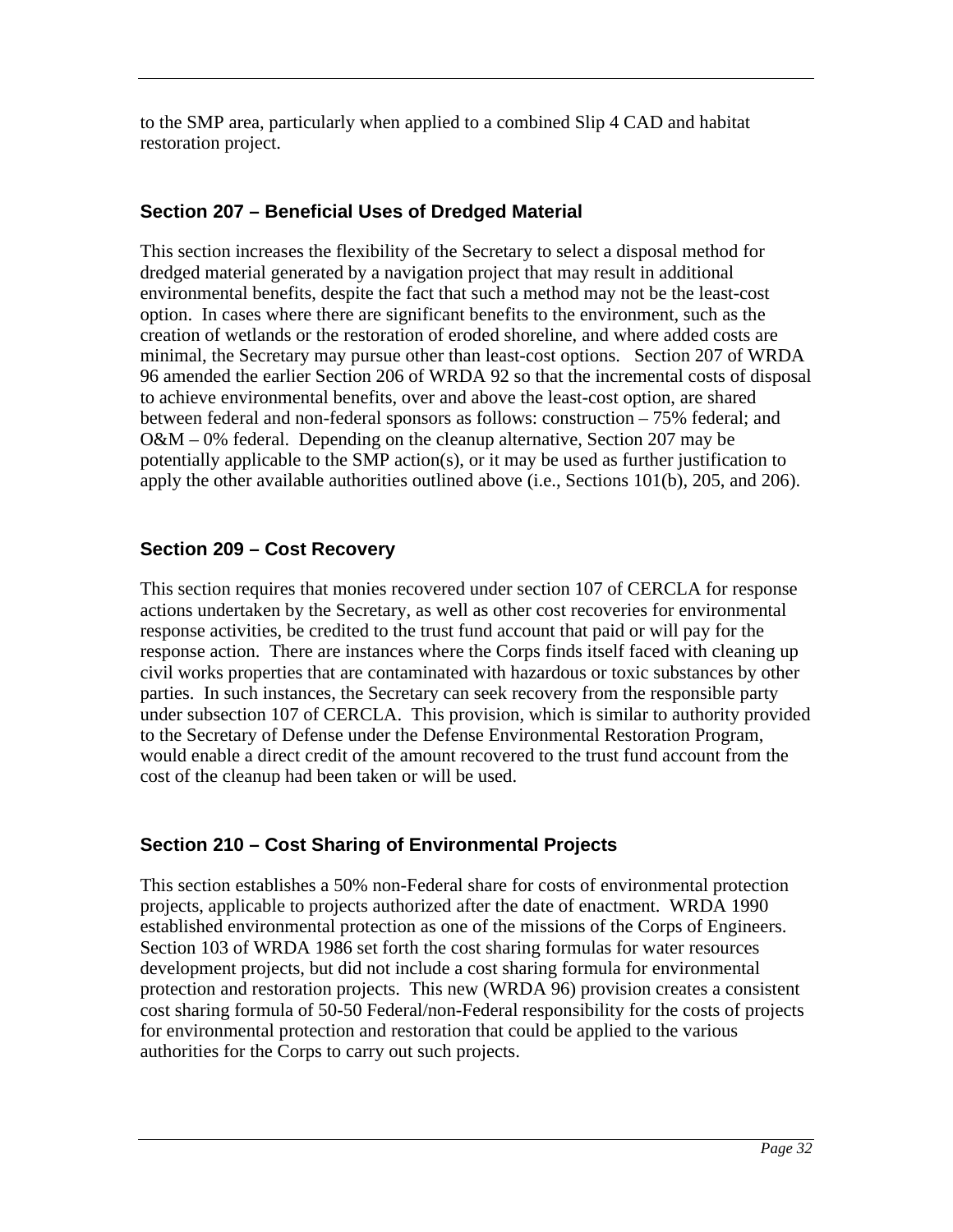A likely scenario for federal participation in the SMP would be that the Corps would perform all dredging within the federal channel areas, and would transport these materials to CDF and/or CAD facilities constructed and maintained by the PLPs (e.g., Port and King County). Under WRDA, the Corps may also be responsible for the development and adaptive management of habitat restoration components of the overall action(s), such as the Slip 4 mudflat.